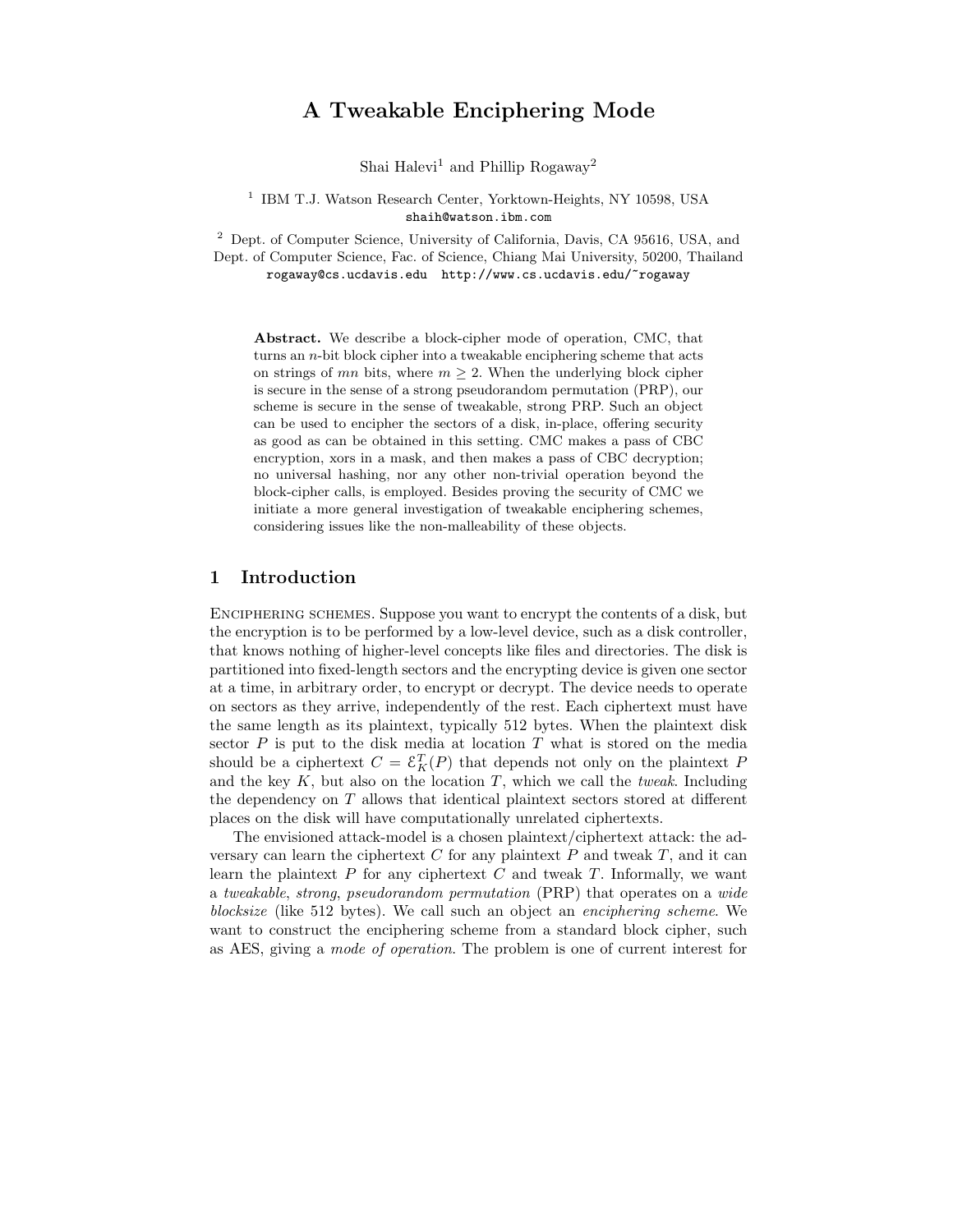standardization [11]. We seek an algorithm that is simple, and is efficient in both hardware and software.

Naor-Reingold approach. Naor and Reingold give an elegant approach for making a strong PRP on N bits from a block cipher on  $n < N$  bits [17, 18]. Their hash–encipher–hash paradigm involves applying to the input an invertible blockwise-universal hash-function, enciphering the result (say in ECB mode), and then applying yet another invertible blockwise-universal hash-function. Their work stops short of fully specifying a mode of operation, but in [17] they come closer, showing how to make the invertible blockwise-universal hash-function out of an xor-universal hash-function. So the problem, one might imagine, is simply to *instantiate* the approach [17], selecting an appropriate xor-universal hash function from the literature.

It turns out not to be so simple. Despite many attempts to construct a desirable hash function to use with the hash–encipher–hash approach, we could find no desirable realization. We wanted a hash function that was simple and more efficient, per byte, across hardware and software, than AES. The collision bound should be about  $2^{-128}$  (degrading with the length of messages). Many techniques were explored, but nothing with the desired constellation of characteristics was ever found. We concluded that while making a wide-blocksize, strong PRP had "in principal" been reduced to a layer of block-cipher calls plus two "cheap" layers of universal hashing, the story, in practice, was that the "cheap" hashing layers would come to dominate the total cost in hardware, software, or both.

Our contributions. Our main contribution is a simple, practical, completelyspecified enciphering mode. CMC starts with a block cipher  $E: \mathcal{K} \times \{0,1\}^n \to$  ${0,1}^n$  and turns it into an enciphering scheme CMC[E]:  $K' \times T \times M \rightarrow M$ where  $\mathcal{T} = \{0,1\}^n$  and M contains strings with any number (at least two) of n-bit blocks. See Figs. 1 and 2 for a preview. CMC stands for CBC–Mask–CBC.

CMC uses  $2m + 1$  block-cipher calls. No "non-elementary" operations are used—in particular, no form of universal hashing is employed. The mode is highly symmetric: deciphering is the same as enciphering except that one uses the inverse block cipher  $E_K^{-1}$  in place of  $E_K$ . We prove that CMC[E] is secure, in the sense of a tweakable, strong PRP. This assumes that  $E$  itself is secure as a strong PRP. The actual results are quantitative, with the usual quadratic degradation in security.

Apart from the specific scheme, we investigate, more generally, the underlying goal. We show that being secure as a tweakable, strong, PRP implies the appropriate versions of indistinguishability [2, 9] and non-malleability [3, 8] under a chosen-ciphertext attack. Following Liskov, Rivest and Wagner [14], we show how tweaks can be cheaply added to the untweaked version of the primitive.

Joux's attack. In an earlier, unpublished, manuscript we described a different version of CMC mode [19]. Although the algorithmic change between the old and new mode is small, its consequences are not: the old mode was wrong, as recently shown by Antoine Joux [12]. His simple and clever attack is described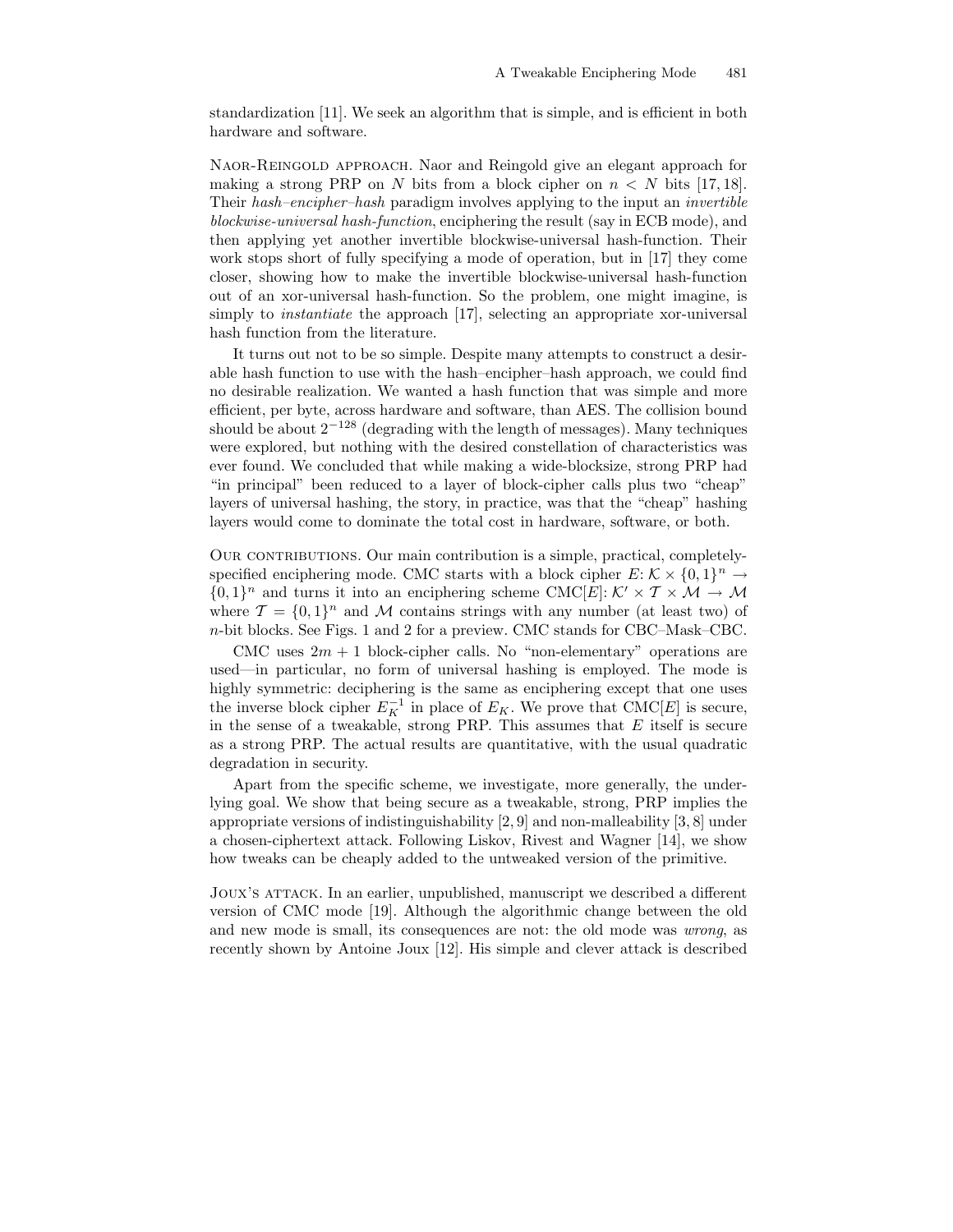in Appendix A. In the same appendix we describe the bug in the proof that corresponds to the attack. This paper fixes the mode and its proof.

OTHER PRIOR WORK. Efforts to construct a block cipher with a large blocksize from one with a smaller blocksize go back to Luby and Rackoff [15], whose work can be viewed as building a  $2n$ -bit block cipher from an *n*-bit one. They also put forward the notion of a PRP and a strong ("super") PRP. The concretesecurity treatment of PRPs begins with Bellare, Kilian, and Rogaway [4]. The notion of a tweakable block-cipher is due to Liskov, Rivest and Wagner [14]. Earlier work by Schroeppel describes a block cipher that was already designed to incorporate a tweak [20]. The first attempt to directly construct an nm-bit block cipher from an *n*-bit one is due to Zheng, Matsumoto and Imai  $[21]$ , who give a Feistel-type construction. Bellare and Rogaway [5] give an enciphering mode that works on messages of varying lengths but is not a strong PRP. Another enciphering scheme that is potentially a strong PRP appears in unpublished work of Bleichenbacher and Desai [6]. Yet another suggestion we have seen [11] is forward-then-backwards PCBC mode [16]. The mode is easily broken in the sense of a strong PRP, but the possibility of a simple, two-layer, CBC-like mode helped to motivate us. A different approach for disk-sector encipherment is to build a wide-blocksize block cipher from scratch. Such attempts include BEAR, LION, and Mercy [1, 7].

AFTERWARDS. Recent work by the authors has focused on providing a fully parallelizable enciphering scheme having serial efficiency comparable to that of CMC. We shall report on that work elsewhere. The full version of the current paper appears as [10].

### 2 Preliminaries

BASICS. A message space M is a set of strings  $M = \bigcup_{i \in I} \{0,1\}^i$  for some nonempty index set  $I \subseteq \mathbb{N}$ . A length-preserving permutation is a map  $\pi: \mathcal{M} \to \mathcal{M}$ where M is a message space and  $\pi$  is a permutation and  $|\pi(P)| = |P|$  for all  $P \in \mathcal{M}$ . A tweakable enciphering scheme, or simply an enciphering scheme, is a function  $\mathcal{E}: \mathcal{K} \times \mathcal{T} \times \mathcal{M} \to \mathcal{M}$  where  $\mathcal{K}$  (the key set) is a finite nonempty set and  $\mathcal T$  (the tweak set) is a nonempty set and  $\mathcal M$  is a message space and for every  $K \in \mathcal{K}$  and  $T \in \mathcal{T}$  we have that  $\mathcal{E}(K, T, \cdot) = \mathcal{E}_K^T(\cdot)$  is a length-preserving permutation. An *untweakable enciphering scheme* is a function  $\mathbb{E}: \mathcal{K} \times \mathcal{M} \to \mathcal{M}$ where K is a finite nonempty set and M is message space and  $\mathbb{E}(K, \cdot) = \mathbb{E}_K(\cdot)$ is a length-preserving permutation for every  $K \in \mathcal{K}$ . A block cipher is a function  $E: \mathcal{K} \times \{0,1\}^n \to \{0,1\}^n$  where  $n \geq 1$  and  $\mathcal{K}$  is a finite nonempty set and  $E(K, \cdot) = E_K(\cdot)$  is a permutation for each  $K \in \mathcal{K}$ . The number *n* is the *blocksize*. An untweakable enciphering scheme can be regarded as a tweakable enciphering scheme with tweak set  $\mathcal{T} = \{\varepsilon\}$  and a block cipher can be regarded as a tweakable enciphering scheme with tweak set  $\mathcal{T} = \{\varepsilon\}$  and message space  $\mathcal{M} = \{0, 1\}^n$ . The inverse of an enciphering scheme  $\mathcal{E}$  is the enciphering scheme  $\mathcal{D} = \mathcal{E}^{-1}$  where  $X = \mathcal{D}_K^T(Y)$  if and only if  $\mathcal{E}_K^T(X) = Y$ . An *adversary A* is a (possibly probabilistic) algorithm with access to some oracles. Oracles are written as superscripts.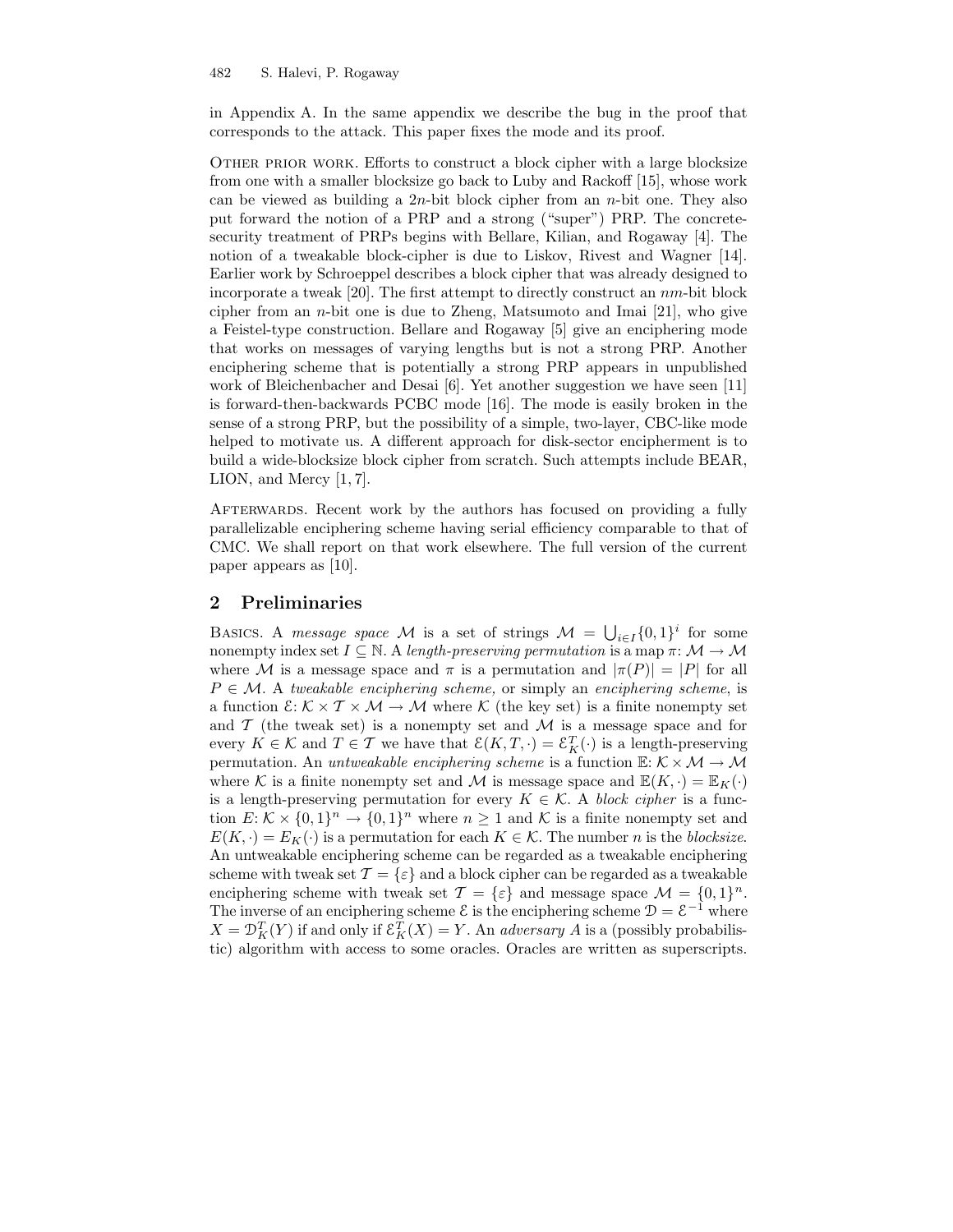By convention, the running time of an algorithm includes its description size. We let  $\text{Time}_{f}(\mu)$  be a function that bounds the worst-case time to compute f on strings that total  $\mu$  bits. We write  $\tilde{O}(f)$  for  $O(f(n) \lg(f(n))$ . Constants inside of  $O$  and  $O$  notations are absolute constants, depending only on details of the model of computation. If X and Y are strings of possibly different lengths we let  $X \leftrightarrow Y$  be the string one gets by xoring the shorter string into the *beginning* of the longer string, leaving the rest of the longer string alone.

SECURITY NOTIONS. The definitions here are adapted from [4, 14, 15]. When  $\mathcal M$ is a message space and T is a nonempty set we let  $\text{Perm}(\mathcal{M})$  denote the set of all functions  $\pi: \mathcal{M} \to \mathcal{M}$  that are length-preserving permutations, and we let Perm<sup>T</sup>(M) denote the set of functions  $\pi: \mathcal{T} \times \mathcal{M} \to \mathcal{M}$  for which  $\pi(T, \cdot)$  is a length-preserving permutation for all  $T \in \mathcal{T}$ .

Let  $\mathcal{E}: \mathcal{K} \times \mathcal{T} \times \mathcal{M} \to \mathcal{M}$  be an enciphering scheme and A be an adversary. We define the *advantage* of A in distinguishing  $\mathcal E$  from a random, tweakable, length-preserving permutation and its inverse as

$$
\mathbf{Adv}_{\varepsilon}^{\pm \widetilde{\text{prp}}}(A) \stackrel{\text{def}}{=} \Pr\left[K \stackrel{\$}{\leftarrow} \mathcal{K}: A^{\varepsilon_K(\cdot, \cdot)} \stackrel{\varepsilon^{-1}_K(\cdot, \cdot)}{\leftarrow} \Rightarrow 1\right] - \Pr\left[\pi \stackrel{\$}{\leftarrow} \text{Perm}^{\mathcal{T}}(\mathcal{M}): A^{\pi(\cdot, \cdot)} \stackrel{\pi^{-1}(\cdot, \cdot)}{\leftarrow} \Rightarrow 1\right]\right]
$$

The notation above shows, in the brackets, an experiment to the left of the colon and an event to the right of the colon. We are looking at the probability of the indicated event after performing the specified experiment. By  $A \Rightarrow 1$  we mean the event that A outputs the bit 1. Often we omit writing the experiment, the oracle, or the placeholder-arguments of the oracle. The tilde above the "prp" serves as a reminder that the prp is tweakable, while the  $\pm$  symbol in front of the "prp" serves as a reminder that this is the "strong" (i.e., chosen plaintext/ciphertext attack) notion of security. Thus we omit the tilde for untweakable enciphering schemes and block ciphers, and we omit the  $\pm$  sign to mean that the adversary is given only the first oracle from each pair.

For each "advantage notion"  $\mathbf{Adv}_{\Pi}^{\text{xxx}}$  we write  $\mathbf{Adv}_{\Pi}^{\text{xxx}}(\mathcal{R})$  for the maximal value of  $\mathbf{Adv}_{\Pi}^{\text{xxx}}(A)$  over all adversaries A that use resources at most  $\mathcal{R}$ . Resources of interest are the running time  $t$ , the number of queries  $q$ , the total length of all queries  $\mu$  (sometimes written as  $\mu = n\sigma$  when  $\mu$  is a multiple of some number *n*), and the length of the adversary's output  $\varsigma$ . The name of an argument  $(t, t', q, \text{etc.})$  will be enough to make clear what resource it refers to.

POINTLESS QUERIES. There is no loss of generality in the definitions above to assume that regardless of responses that adversary A might receive from an arbitrary pair of oracles, it never repeats a query  $(T, P)$  to its left oracle, never repeats a query  $(T, C)$  to its right oracle, never asks its right oracle a query  $(T, C)$  if it earlier received a response of C to a query  $(T, P)$  from its left oracle, and never asks its left oracle a query  $(T, P)$  if it earlier received a response of P to a query  $(T, C)$  from its right oracle. We call such queries *pointless* because the adversary "knows" the answer that it should receive. A query is called valid if it is well-formed and not pointless. A sequence of queries and their responses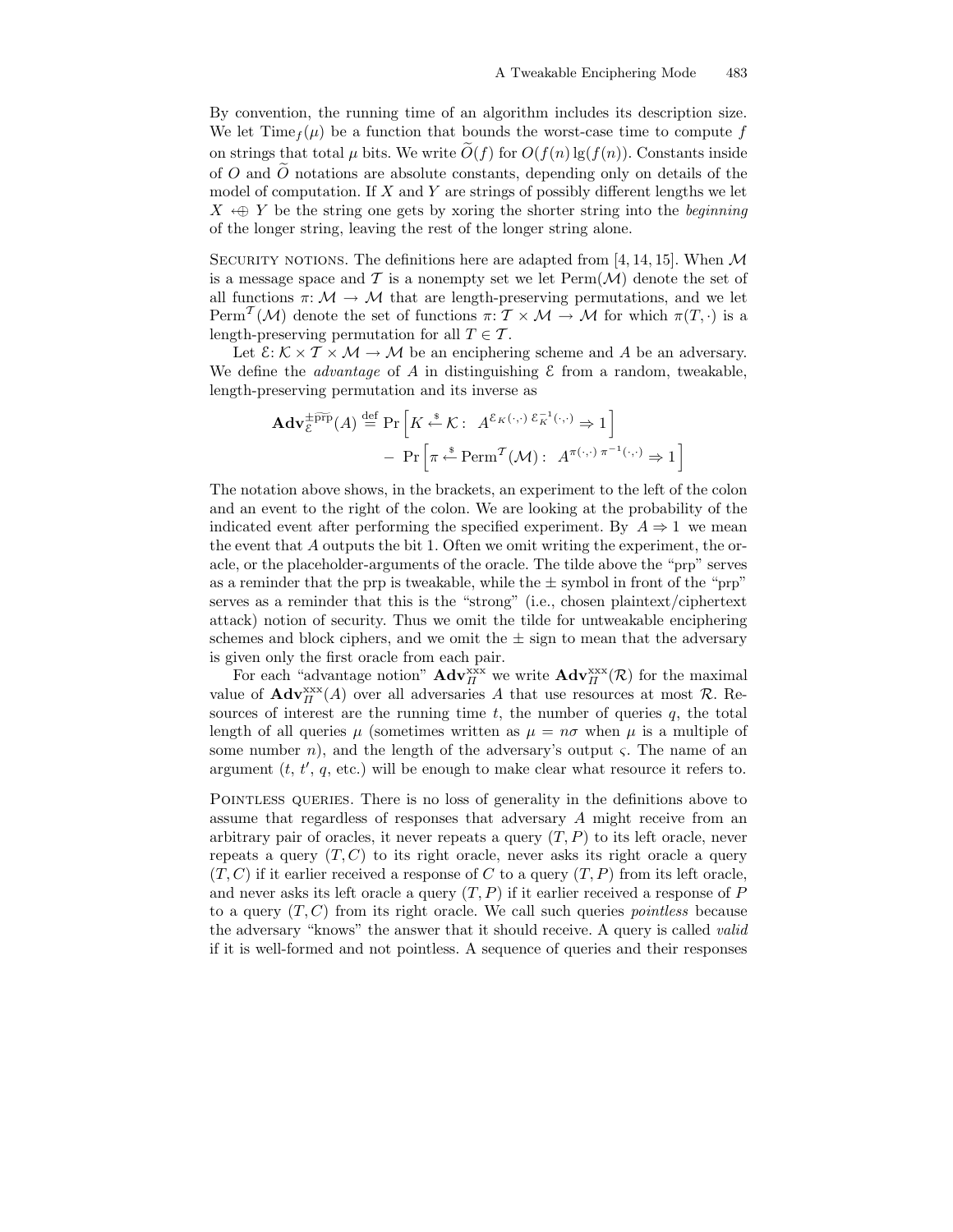| Algorithm $\mathcal{E}_{K\widetilde{K}}^T(P_1\cdots P_m)$ | Algorithm $\mathcal{D}_{K\widetilde{K}}^T(C_1\cdots C_m)$ |  |  |
|-----------------------------------------------------------|-----------------------------------------------------------|--|--|
| $\mathbb{T} \leftarrow E_{\widetilde{K}}(T)$<br>100       | 200 $\mathbb{T} \leftarrow E_{\tilde{\nu}}(T)$            |  |  |
| $PPP_0 \leftarrow \mathbb{T}$<br>101                      | 201 $CCC_0 \leftarrow \mathbb{T}$                         |  |  |
| 102 for $i \leftarrow 1$ to m do                          | 202 for $i \leftarrow 1$ to m do                          |  |  |
| $PP_i \leftarrow P_i \oplus PPP_{i-1}$<br>103             | $CC_i \leftarrow C_i \oplus CCC_{i-1}$<br>203             |  |  |
| $PPP_i \leftarrow E_K(PP_i)$<br>104                       | 204 $CCC_i \leftarrow E_K^{-1}(CC_i)$                     |  |  |
| $M \leftarrow 2 (PPP_1 \oplus PPP_m)$<br>110              | 210 $M \leftarrow 2 (CCC_1 \oplus CCC_m)$                 |  |  |
| for $i \in [1 \dots m]$ do<br>111                         | 211 for $i \in [1 \dots m]$ do                            |  |  |
| $CCC_i \leftarrow PPP_{m+1-i} \oplus M$<br>112            | $PPP_i \leftarrow CCC_{m+1-i} \oplus M$<br>212            |  |  |
| $CCC_0 \leftarrow 0^n$<br>120                             | 220 $PPP_0 \leftarrow 0^n$                                |  |  |
| for $i \in [1m]$ do<br>121                                | 221 for $i \in [1 \dots m]$ do                            |  |  |
| $CC_i \leftarrow E_K(CC_i)$<br>122                        | 222 $PP_i \leftarrow E_K^{-1}(PPP_i)$                     |  |  |
| $C_i \leftarrow CC_i \oplus CCC_{i-1}$<br>123             | $P_i \leftarrow PP_i \oplus PPP_{i-1}$<br>223             |  |  |
| 130 $C_1 \leftarrow C_1 \oplus \mathbb{T}$                | 230 $P_1 \leftarrow P_1 \oplus \mathbb{T}$                |  |  |
| 131 return $C_1 \cdots C_m$                               | 231 return $P_1 \cdots P_m$                               |  |  |

Fig. 1. Enciphering (left) and deciphering (right) under  $\mathcal{E} = \text{CMC}[E]$ , where  $E: \mathcal{K} \times$  $\{0,1\}^n \to \{0,1\}^n$  is a block cipher. The tweak is  $T \in \{0,1\}^n$  and the plaintext is  $P =$  $P_1 \cdots P_m$  and the ciphertext is  $C = C_1 \cdots C_m$ .

is valid if every query in the sequence is valid. We assume that adversaries ask only valid queries.

THE FINITE FIELD  $GF(2^n)$ . We may think of an n-bit string  $L = L_{n-1} \ldots L_1 L_0 \in$  ${0,1}^n$  in any of the following ways: as an abstract point in the finite field  $GF(2^n)$ ; as the number in  $[0..2^n - 1]$  whose *n*-bit binary representation is L; and as the polynomial  $L(\mathsf{x}) = L_{n-1} \mathsf{x}^{n-1} + \cdots + L_1 \mathsf{x} + L_0$ . To add two points,  $A \oplus B$ , take their bitwise xor. To multiply two points we must fix an irreducible polynomial  $P_n(x)$  having binary coefficients and degree n: say the lexicographically first polynomial among the irreducible degree-n polynomials having a minimum number of nonzero coefficients. For  $n = 128$ , the indicated polynomial is  $P_{128}(x) = x^{128} + x^7 + x^2 + x + 1$ . Now multiply  $A(x)$  and  $B(x)$  by forming the degree  $2n-2$  (or less) polynomial that is their product and taking the remainder when this polynomial is divided by  $P_n(x)$ .

Often there are simpler ways to multiply in  $GF(2<sup>n</sup>)$  than the definition above might seem to suggest. In particular, given  $L$  it is easy to "double"  $L$ . We illustrate the procedure for  $n = 128$ , in which case  $2L = L \ll 1$  if first bit $(L) = 0$ , and  $2L = (L \ll 1) \oplus \text{Const87}$  if firstbit $(L) = 1$ , where Const87 is  $0^{120}10000111$ . Here firstbit(L) means  $L_{n-1}$  and  $L \ll 1$  means  $L_{n-2}L_{n-3}\cdots L_1L_0$  0.

#### 3 Specification of CMC Mode

We construct from block cipher  $E: \mathcal{K} \times \{0,1\}^n \to \{0,1\}^n$  a tweakable enciphering scheme that we denote by  $CMC-E$  or  $CMC[E]$ . The enciphering scheme has key space  $\mathcal{K} \times \mathcal{K}$ . It has tweak space  $\mathcal{T} = \{0,1\}^n$ . The message space  $\mathcal{M} = \bigcup_{m \geq 2} \{0, 1\}^{mn}$  contains any string having any number m of n-bit blocks,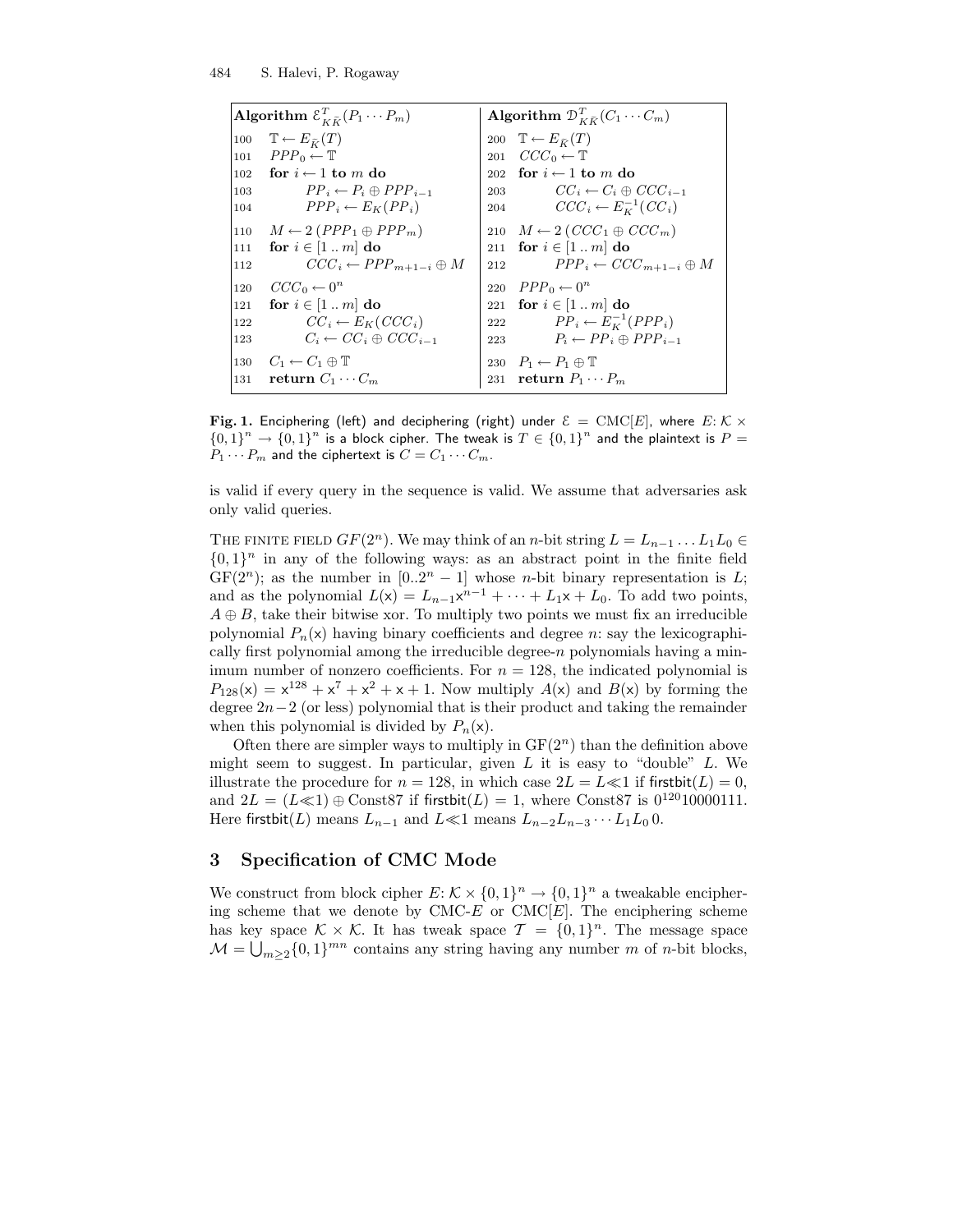

Fig. 2. Enciphering under CMC mode for a message of  $m = 4$  blocks. The boxes represent  $E_K$ . We set mask  $M = 2 (PPP_1 \oplus PPP_m)$ . This value can also be computed as  $M = 2 (CCC_1 \oplus CCC_m)$ . We set  $\mathbb{T} = E_{\widetilde{K}}(T)$  where T is the tweak.

where  $m \geq 2$ . We specify in Fig. 1 both the forward direction of our construction,  $\mathcal{E} = \text{CMC-}E$ , and its inverse D. An illustration of CMC mode is given in Fig. 2. In the figures, all capitalized variables except for  $K$  and  $\tilde{K}$  are n-bit strings (keys K and K are elements of  $K$ ). Variable names P, C, and M are meant to suggest *plaintext*, *ciphertext*, and *mask*. When we write  $\mathcal{E}_K^T(P_1 \cdots P_m)$ we mean that the incoming plaintext  $P = P_1 \cdots P_m$  is silently partitioned into *n*-bit strings  $P_1, \ldots, P_m$  (and similarly when we write  $\mathcal{D}_K^T(C_1 \cdots C_m)$ ). It is an error to provide  $\mathcal E$  (or  $\mathcal D$ ) with a plaintext (or ciphertext) that is not mn bits for some  $m \geq 2$ .

#### 4 Discussion

BASIC OBSERVATIONS. Deciphering  $C = \mathcal{E}_k^T$  $K_{\tilde{K}}(P)$  produces the same mask M as enciphering P because  $CCC_1 \oplus CCC_m = (PPP_1 \oplus M) \oplus (PPP_m \oplus M)$  =  $PPP_1 \oplus PPP_m$ . Also note that the multiply by two in computing M cannot be dispensed with; if it were,  $CCC_m$  would not depend on  $PPP_1$  so the mode could not be a PRP.

THE CMC CORE. Consider the untweakable enciphering scheme CMC one gets by ignoring T and setting  $\mathbb T$  to  $0^n$  in Figs. 1 and 2. The CMC algorithm can then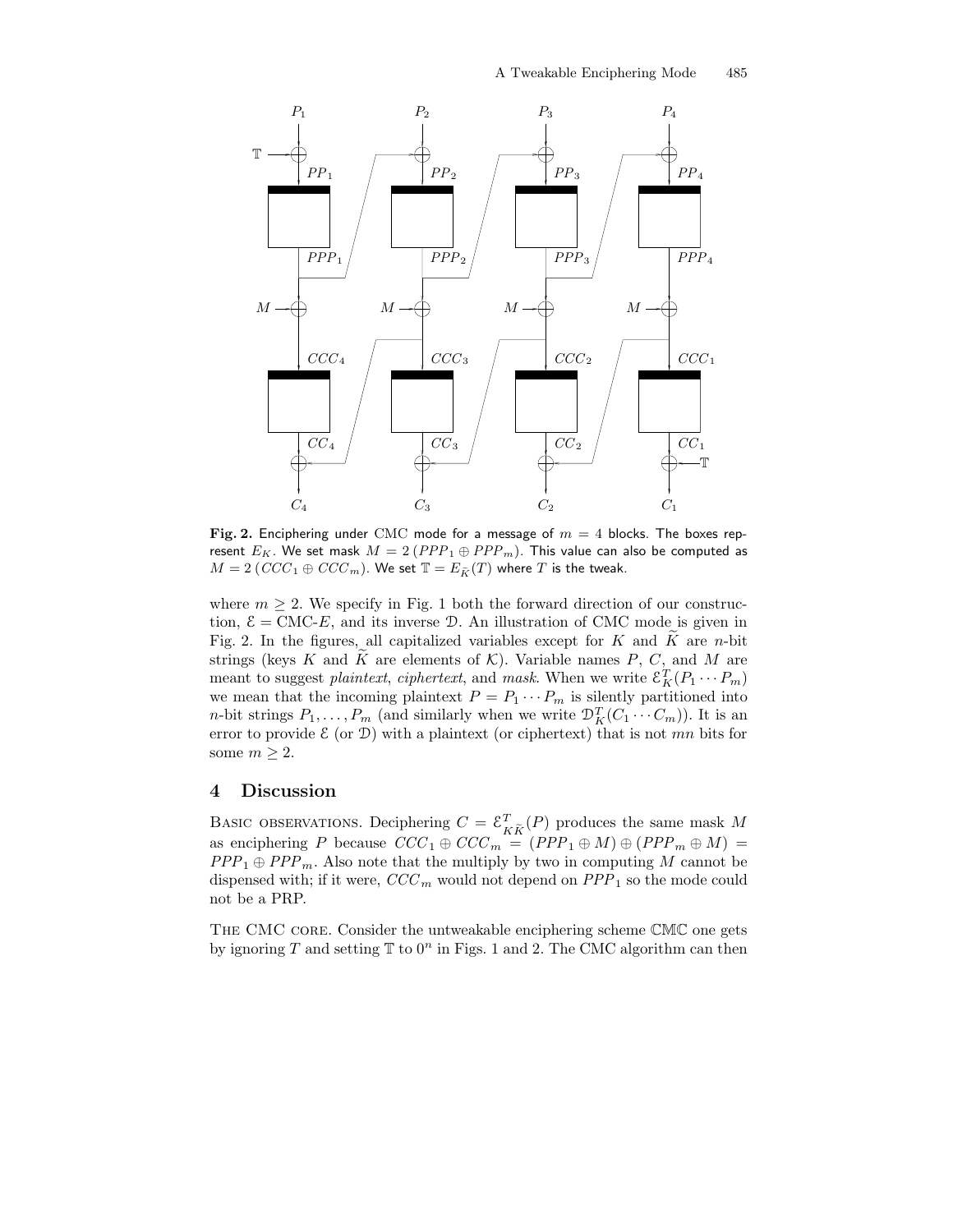#### 486 S. Halevi, P. Rogaway

be viewed as taking CMC and "adding in" a tweak according to the construction  $CMC_{\widetilde{K},\widetilde{K}}^T(P) = \mathbb{T} \Leftrightarrow \mathbb{CMC}_{K}(P \Leftrightarrow \mathbb{T})$  where  $\mathbb{T} = E_{\widetilde{K}}(T)$ . A similar approach to modifying an untweakable enciphering scheme to create a tweakable one was used by Liskov, Rivest, and Wagner [14, Theorem 2]. See Section 6.

SYMMETRY. Encryption under CMC is the same as decryption under CMC except that  $E_K$  is swapped with  $E_K^{-1}$  (apart from the computation of  $\mathbb{T}$ ). Pictorially, this high degree of symmetry can be seen by observing that if the picture in Fig. 2 is rotated 180 degrees it is unchanged, apart from swapping letters P and C. Symmetry is a useful design heuristic in trying to achieve strong PRP security, as the goal itself provides the adversary with capabilities that are invariant with respect to replacing an enciphering scheme  $\mathcal E$  by its inverse  $\mathcal D$ .

Notice that output blocks in CMC mode are taken in reverse order from the input blocks (meaning that  $CCC_i = PPP_{m+1-i} \oplus M$  instead of  $CCC_i =$  $PPP_i \oplus M)$ . This was done for purposes of symmetry: if one had numbered output blocks in the "forward" direction then deciphering would be quite different from enciphering. As an added benefit, the reverse-numbering may improve the cache-interaction characteristics of CMC by improving locality of reference. That said, an application is always free to write its output according to whatever convention it wishes, and an application with limited memory may prefer to write its output as  $C_m \cdots C_1$ .

Re-orienting the bottom layer. It is tempting to orient the second blockcipher layer in the opposite direction as the first, thinking that this improves symmetry. But if one were to use  $E_K^{-1}$  in the second layer then CMC would become an involution, and thus easily distinguishable from a random permutation.

Limitations. CMC has the following limitations: (1) The mode is not parallelizable. (2) The sector size must be a multiple of the blocksize. (3) In order to make due with  $2m + 1$  block-cipher calls one needs  $\Theta(nm)$  bits of extra memory. Alternatively, one can use  $\Theta(n)$  bits of memory, but then one needs  $3m+1$ block-cipher calls and one should output the blocks in reverse order. (4) The key for CMC is longer than the key for the underlying block cipher; to keep things simple, we have done nothing to "collapse keys" for this mode. (5) Both directions of the block cipher are used to decipher, due to the one block-cipher call used for producing  $T$  from  $T$ .

All of the above limitations could potentially be addressed. Further limitations are inherent characteristics of the type of object that is being constructed. Namely: (a) a good PRP necessarily achieves less than semantic security: repetitions of plaintexts that share a tweak are manifest in the ciphertexts. (b) A PRP must process the entire plaintext before emitting the first bit of ciphertext (and it must process the entire ciphertext before emitting the first block of plaintext). Depending on the context, these limitations can be significant.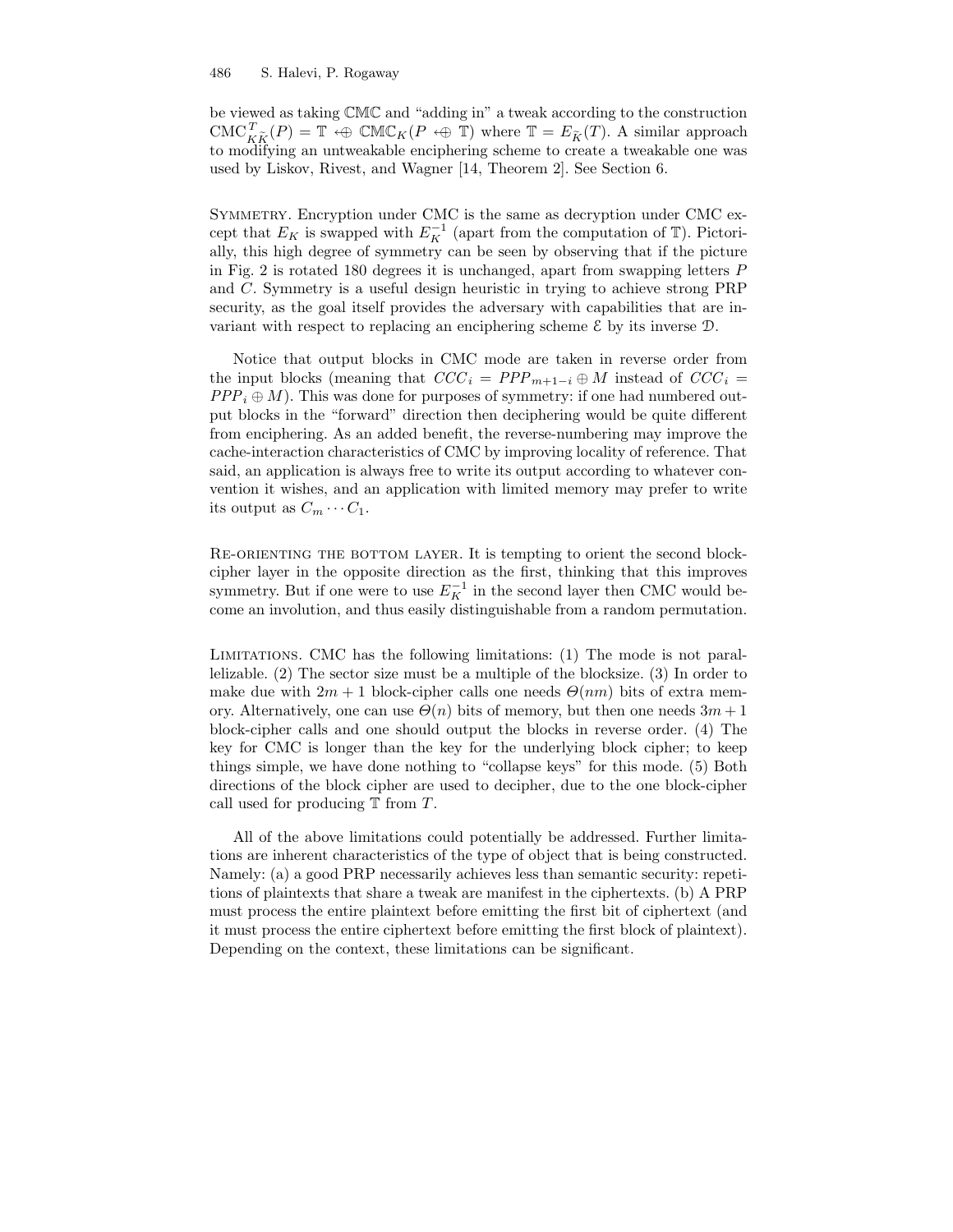### 5 Security of CMC

The concrete security of the CMC is summarized in the following theorem. The theorem relates the advantage that an adversary has in attacking CMC-E to the advantage that an adversary can get in attacking the underlying block cipher E.

**Theorem 1. [CMC security]** Fix  $n, t, q \geq 1$ ,  $m \geq 2$ , and a block cipher  $E: \mathcal{K} \times \{0,1\}^n \to \{0,1\}^n$ . Let message space  $\mathcal{M} = \{0,1\}^{mn}$  and let  $\sigma = mq$ . Let CMC and CMC be the modes with the indicated message space. Then

$$
\mathbf{Adv}_{\mathbb{CMC}[\text{Perm}(n)]}^{\text{tprp}}(n\sigma) \le \frac{5\,\sigma^2}{2^n} \tag{1}
$$

$$
\mathbf{Adv}_{\mathrm{CMC[Perm}(n)]}^{\pm \widetilde{\mathrm{prp}}}(n\sigma) \le \frac{7\,\sigma^2}{2^n} \tag{2}
$$

$$
\mathbf{Adv}_{\mathrm{CMC}[E]}^{\pm \widetilde{\mathrm{prp}}}(t,n\sigma) \le \frac{7\,\sigma^2}{2^n} + 2\,\mathbf{Adv}_{E}^{\pm \mathrm{prp}}(t',2\sigma) \tag{3}
$$

where  $t' = t + O(n\sigma)$ .

Although we defined CMC and  $\mathbb{CMC}$  to have message space  $\bigcup_{m\geq 2}\{0,1\}^{mn}$  the theorem restricts messages to one particular length, mn bits for some m. In other words, proven security is for a fixed-input-length (FIL) cipher and not a variable-input-length (VIL) one. We believe that, in fact, security also holds in the sense of a VIL cipher, but we do not at this time provide a proof. All other results in this paper are done for arbitrary (VIL) message spaces.

The heart of Theorem 1 is Equation (1), which is sketched in Appendix C. Equation (2) follows immediately using Theorem 2, as given below. Equation (3) embodies the standard way to pass from the information-theoretic setting to the complexity-theoretic one.

Since the proof of Equation (1) is long (and only a small portion of it is included in this proceedings version), let us try to get across some basic intuition for it. Refer to Fig. 2 (but ignore the T, as we are only considering CMC). Suppose the adversary asks to encipher some new four-block plaintext P. Plaintext P must be different from all previous plaintexts, so it has some first block where it is different, say  $P_3$ . This will usually result in  $PP_3$  being new—some value not formerly acted on by the block cipher  $\pi$ . This, in turn, will result in  $PPP_3$  being nearly uniform, and this will propagate to the right, so that  $PPP_4$  will be nearly uniform as well. The values  $PPP_1$  and  $PPP_2$  will usually have been different from each other, and they'll usually be different from the freshly chosen  $PPP_3$ and  $PPP_4$  values. Now  $M = 2(PPP_1 \oplus PPP_4)$  and so M will be nearly uniform due to the presence of  $PPP_4$ . When we add M to the  $PPP_i$  values we will get a bunch of sums  $CCC<sub>i</sub>$  that are almost always new and distinct. This in turn will cause the vector of  $CC_i$ -values to be uniform, which will cause C to be uniform. The argument for a decryption query is symmetric.

Though it is ultimately the above intuition that the proof formalizes, one must be careful, as the experience with the Joux-attack drives home [12]. One must be sure that an adversary cannot, by cutting and pasting parts of plaintexts and ciphertexts, force any nontrivial repetitions in intermediate values.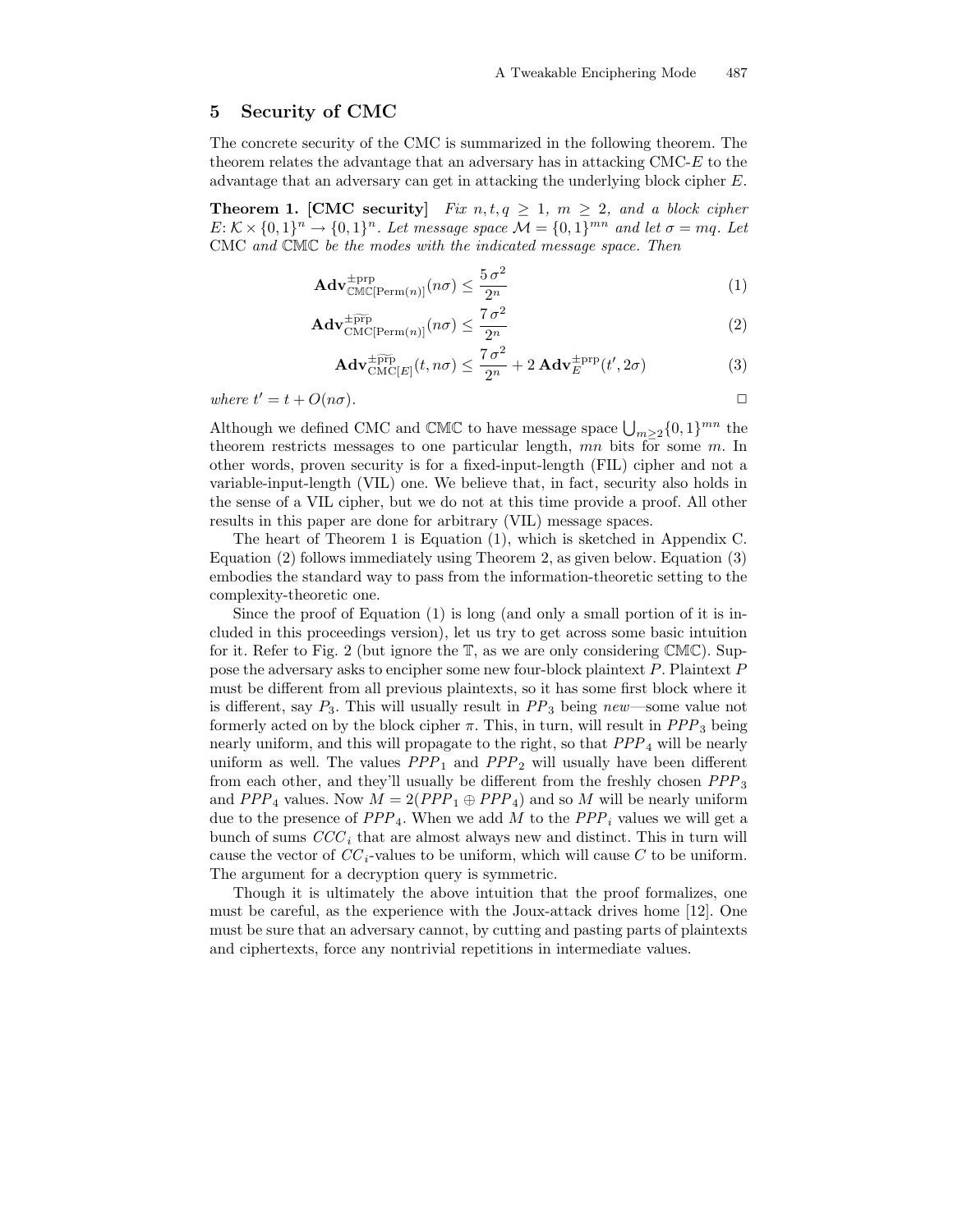488 S. Halevi, P. Rogaway

### 6 Transforming an Untweakable Enciphering Scheme to a Tweakable One

Let  $E: \widetilde{\mathcal{K}} \times \{0,1\}^n \to \{0,1\}^n$  be a block cipher and let  $\mathbb{E}: \mathcal{K} \times \mathcal{M} \to \mathcal{M}$  be an untweakable enciphering scheme where the message space  $\mathcal M$  contains no string of length less than  $n$  bits. We construct a tweakable enciphering scheme  $\mathcal{E} = \mathbb{E} \triangleleft E$  where  $\mathcal{E} : (\mathcal{K} \times \widetilde{\mathcal{K}}) \times \{0,1\}^n \times \mathcal{M} \to \mathcal{M}$ . The construction is  $\mathcal{E}_K^T$  $K_{\tilde{K}}(M) =$  $\mathbb{T} \oplus \mathbb{E}_K(M \oplus \mathbb{T})$  where  $\mathbb{T} = E_{\widetilde{K}}(T)$ . (Recall that  $\oplus$  just means to xor in the shorter string at the beginning.) Notice that the cost of adding in the tweak is one block-cipher call and two  $n$ -bit xors, regardless of the length of the sector being enciphered or deciphered. Also notice that  $CMC = CMC \triangleleft E$ .

The specified construction is similar to that of Liskov, Rivest and Wagner [14, Theorem 2] but, instead of a PRP E, those authors used an xor-universal hash function. One can view a secure block cipher as being "computationally" xoruniversal, and try to conclude the security of the construction in that way. But we have also broadened the context to include enciphering schemes whose input is not a string of some fixed length, and so it seems better to prove the result from scratch. We show that  $\mathcal{E} = \mathbb{E} \triangleleft E$  is secure (as a tweakable, strong, enciphering scheme) as long as  $E$  is secure (as an untweakable, strong enciphering scheme) and  $E$  is secure (as a PRP). The proof is given in the full version of this paper [10].

**Theorem 2.** [Adding in a tweak] Let  $E: \widetilde{K} \times \{0,1\}^n \rightarrow \{0,1\}^n$  be a block cipher and let  $\mathbb{E}: \mathcal{K} \times \mathcal{M} \to \mathcal{M}$  be an untweakable enciphering scheme whose message space M has a shortest string of  $N \geq n$  bits. Then

$$
\mathbf{Adv}_{\mathbb{E} \triangleleft E}^{\pm \widetilde{\text{prp}}}(t,q,\mu) \le \frac{q^2}{2^n} + \frac{q^2}{2^N} + \mathbf{Adv}_{\mathbb{E}}^{\pm \text{prp}}(t',q,\mu) + \mathbf{Adv}_{E}^{\text{prp}}(t',q) \tag{4}
$$

where  $t' = t + \widetilde{O}(\mu + q \text{Time}_E + \text{Time}_{\mathbb{E}}(\mu)).$ 

## 7 Indistinguishability and Nonmalleability of Tweakable Enciphering Schemes

The definition we have given for the security of an enciphering scheme is simple and natural, but it is also quite far removed from any natural way to say that an encryption scheme does what it should do. In this section we explore two notions of security that speak more directly about the privacy and integrity of an enciphering scheme. First we give a definition of indistinguishability and then we give a definition for the *nonmalleability*. We show that, as one would expect, security in the sense of a tweakable PRP implies both of these notions, and by tight reductions.

Indistinguishability. To define the indistinguishability of a tweakable enciphering scheme  $\mathcal{E}: \mathcal{K} \times \mathcal{T} \times \mathcal{M} \to \mathcal{M}$  we adapt the left-or-right notion from [2]. We imagine the following game. At the onset of the game we select at random a key K from  $\mathcal K$  and a bit b. The adversary is then given access to two oracles,  $\mathcal{E} = \mathcal{E}_K^b$  and  $\mathcal{D} = \mathcal{D}_K^b$ . The attacker can query the  $\mathcal{E}$ -oracle with any 4-tuple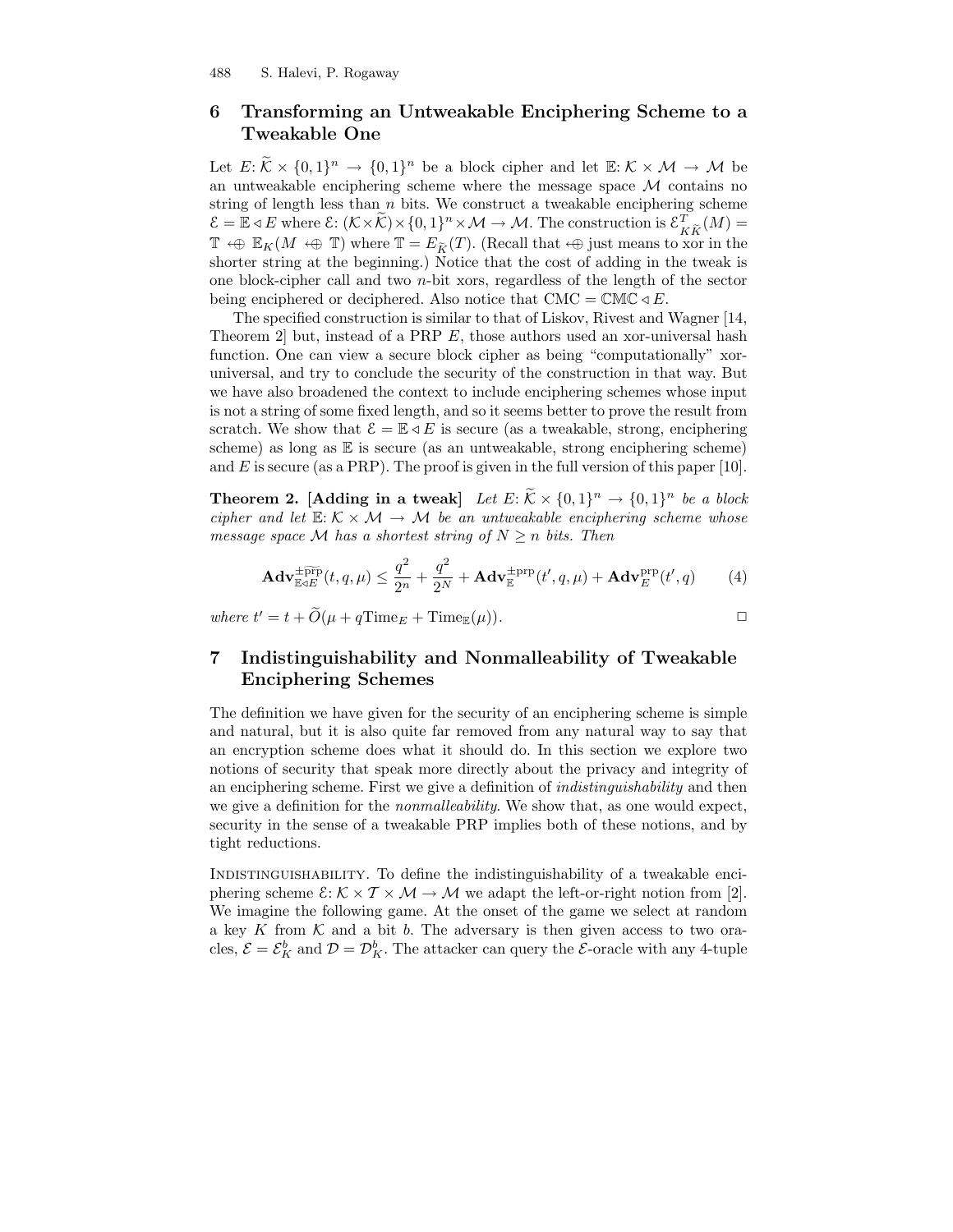| When query                          | gets an answer of then these queries are no longer allowed: |                                     |
|-------------------------------------|-------------------------------------------------------------|-------------------------------------|
| $\mathcal{E}(T_0, P_0; T_1, P_1)$   | $\mathcal{D}(T_0,C,\;\cdot,\cdot)$                          | $\mathcal{D}(\cdot,\cdot, T_1,C)$   |
|                                     | $\mathcal{E}(T_0, P_0, \ldots)$                             | $\mathcal{E}(\cdot,\cdot,T_1,P_1)$  |
| $ \mathcal{D}(T_0, C_0, T_1, C_1) $ | $\mathcal{E}(T_0, P, \cdot, \cdot)$                         | $\mathcal{E}(\cdot,\cdot,T_1,P)$    |
|                                     | $\mathcal{D}(T_0, C_0, \cdot, \cdot)$                       | $\mathcal{D}(\cdot,\cdot, T_1,C_1)$ |

Table 1. Disallowed queries. The dot refers to an arbitrary argument—all are disallowed.

 $(T_0, P_0, T_1, P_1)$  where  $T_0, T_1 \in \mathcal{T}$  and  $P_0$  and  $P_1$  are equal-length strings in M. The oracle returns  $\mathcal{E}_K(T_b, P_b)$ . Alternatively, the adversary can query the D oracle with a 4-tuple  $(T_0, C_0, T_1, C_1)$  where  $T_0, T_1 \in \mathcal{T}$  and  $C_0$  and  $C_1$  are equallength strings in M. The oracle returns  $\mathcal{D}_K(T_b, C_b)$  where D is the inverse of  $\mathcal{E}$ . The adversary wants to identify the bit b. We must disallow the adversary from asking queries that will allow it to win trivially. The disallowed queries are given in Table 1.

The advantage of the adversary in guessing the bit  $b$  is defined by

$$
\mathbf{Adv}_{\mathcal{E}}^{\pm \widetilde{\mathrm{ind}}}(A) \stackrel{\text{def}}{=} \Pr[K \stackrel{\ast}{\leftarrow} \mathcal{K}: A^{\mathcal{E}_K^1} \stackrel{\mathcal{D}_K^1}{\rightarrow} 1] - \Pr[K \stackrel{\ast}{\leftarrow} \mathcal{K}: A^{\mathcal{E}_K^0} \stackrel{\mathcal{D}_K^0}{\rightarrow} \rightarrow 1]
$$

We now show a tight equivalence between the PRP-security of a tweakable enciphering scheme and its indistinguishability. In Theorem 3 we show that PRPsecurity implies indistinguishability, and in Theorem 4 we show the converse. The proofs are in the full version of this paper [10].

Theorem 3.  $\pm \widetilde{\text{prp}}$ -security  $\Rightarrow \pm \text{ind-security}$  Let  $\mathcal{E}: \mathcal{K} \times \mathcal{T} \times \mathcal{M} \rightarrow \mathcal{M}$ be an enciphering scheme whose message space M consists of strings of length at least n bits. Then for any  $t, q, \mu$ ,

$$
\mathbf{Adv}_{\mathcal{E}}^{\pm \widetilde{\mathrm{ind}}}(t,q,2\mu) \leq 2\,\mathbf{Adv}_{\mathcal{E}}^{\pm \widetilde{\mathrm{prp}}}(t',q,\mu) + \frac{2q^2}{2^n-q}
$$
  
where  $t'=t+O(\mu)$ .

Theorem 4. [ $\pm \widetilde{\text{ind}}$ -security  $\Rightarrow \pm \widetilde{\text{prp}}$ -security] Let  $\mathcal{E}: \mathcal{K} \times \mathcal{T} \times \mathcal{M} \rightarrow \mathcal{M}$ be an enciphering scheme. Then for any  $t, q, \mu$ , we have  $\mathbf{Adv}_{\varepsilon}^{\pm \widetilde{\text{prp}}}(t, q, \mu) \leq$  $\mathbf{Adv}_{\mathcal{E}}^{\pm \mathrm{ind}}(t', q, 2\mu), \text{ where } t' = t + \widetilde{O}(\mu).$ 

Nonmalleability. Nonmalleability is an important cryptographic goal that was first identified and investigated by Dolev, Dwork, and Naor [8]. Informally, an encryption scheme is nonmalleable if an adversary cannot modify a ciphertext C to create a ciphertext  $C^*$  where the plaintext  $P^*$  of  $C^*$  is related to the plaintext  $P$  of  $C$ . In this section we define the nonmalleability of a tweakable enciphering scheme with respect to a chosen-ciphertext attack and we show that  $\pm \widehat{\text{prp}}$ -security implies nonmalleability. The result mirrors the well-known result that indistinguishability of a probabilistic encryption scheme under a chosenciphertext attack implies its nonmalleability under the same kind of attack [3, 8].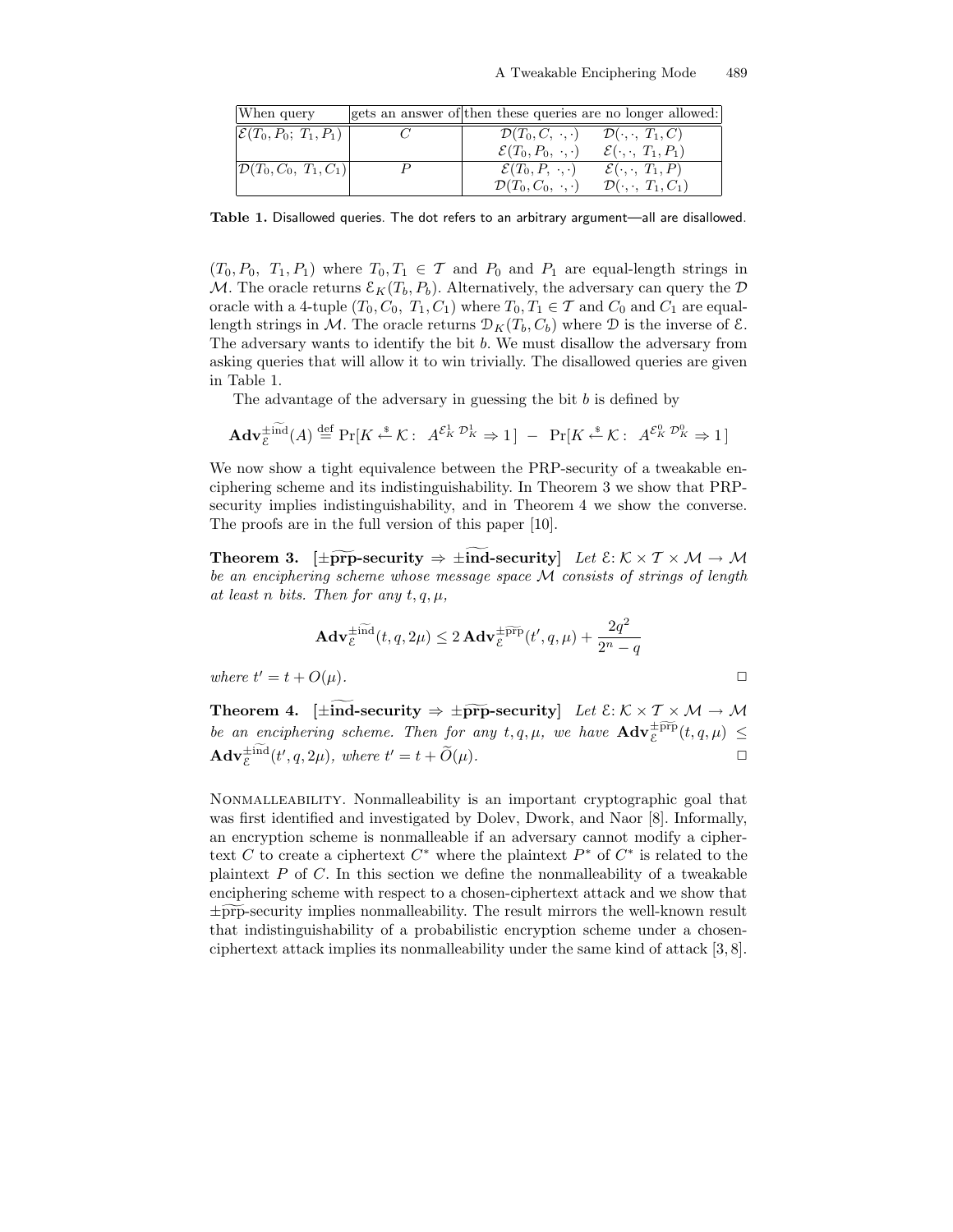Fix an enciphering scheme  $\mathcal{E}: \mathcal{K} \times \mathcal{T} \times \mathcal{M} \rightarrow \mathcal{M}$  and an adversary A. Consider running A with two oracles: an enciphering oracle  $\mathcal{E}_K(\cdot, \cdot)$  and a deciphering oracle  $\mathcal{D}_K(\cdot, \cdot)$ , where  $\mathcal{D} = \mathcal{E}^{-1}$  and K is chosen randomly from K. After A has made all of its oracle queries and halted, we define a number of sets:

- Known plaintexts. For every  $T \in \mathcal{T}$  we define the  $\mathcal{P}^T$  as the set of all P such that A asked  $\mathcal{E}_K$  to encipher  $(T, P)$  or A asked  $\mathcal{D}_K$  to decipher some  $(T, C)$  and A got back an answer of P. Thus  $\mathcal{P}^T$  is the set of all plaintexts P associated to T that the adversary already "knows".
- Known ciphertexts. For every  $T \in \mathcal{T}$  we define  $\mathcal{C}^T$  as the set of all C such A asked  $\mathcal{D}_K$  to decipher  $(T, C)$  or A asked  $\mathcal{E}_K$  to encipher some  $(T, P)$  and A got back an answer of C. Thus  $\mathcal{C}^T$  is the set of all ciphertexts C associated to T that the adversary already "knows".
- Plausible plaintexts. For every  $T \in \mathcal{T}$  and  $C \in \mathcal{M}$  we define  $\mathcal{P}^T(C)$  as the singleton set  $\{\mathcal{D}_K^T(C)\}\$  if  $C \in \mathcal{C}^T$  and as  $\{0,1\}^{|C|} \setminus \mathcal{P}^T$  otherwise. Thus  $\mathcal{P}^T(C)$  is the set of all plaintexts P for which the adversary should regard it as plausible that  $C = \mathcal{E}_K^T(P)$ .

With enciphering scheme  $\mathcal{E}: \mathcal{K} \times \mathcal{T} \times \mathcal{M} \to \mathcal{M}$  and adversary A still fixed, we consider the following two games, which we call games Real and Ideal. Both games begin by choosing a random key  $K \stackrel{\$}{\leftarrow} \mathcal{K}$  and letting the adversary A interact with oracles  $\mathcal{E}_K$  and  $\mathcal{D}_K$  where  $\mathcal{D} = \mathcal{E}^{-1}$ . Just before termination, after the adversary has asked all the queries that it will ask, it outputs a threetuple  $(T, C, f)$  where  $T \in \mathcal{T}$  and  $C \in \mathcal{M}$  and f is the encoding of a predicate  $f: \mathcal{M} \to \{0, 1\}$  (we do not distinguish between the predicate and its encoding). Now for game Real we set  $P \leftarrow \mathcal{D}_K^T(C)$  and for game Ideal we set  $P \stackrel{\$}{\leftarrow} \mathcal{P}^T(C)$ . Finally, we look at the event that  $f(P) = 1$ . Formally, we define the advantage of A, in the sense of nonmalleability under a chosen-ciphertext attack, as follows:

$$
\mathbf{Adv}_{\mathcal{E}}^{\pm \widetilde{\text{nm}}}(A) = \Pr[K \stackrel{\text{s}}{\leftarrow} \mathcal{K}; (T, C, f) \stackrel{\text{s}}{\leftarrow} A^{\mathcal{E}_{K}(\cdot, \cdot) \mathcal{D}_{K}(\cdot, \cdot)}; P \leftarrow \mathcal{D}_{K}^{T}(C); f(P) = 1] - \Pr[K \stackrel{\text{s}}{\leftarrow} \mathcal{K}; (T, C, f) \stackrel{\text{s}}{\leftarrow} A^{\mathcal{E}_{K}(\cdot, \cdot) \mathcal{D}_{K}(\cdot, \cdot)}; P \stackrel{\text{s}}{\leftarrow} \mathcal{P}^{T}(C); f(P) = 1]
$$

We emphasize that in game Ideal (the second experiment) the set  $\mathcal{P}^{T}(C)$  depends on the oracle queries asked by  $A$  and the answers returned to it (even though this is not reflected in the notation). For the resource-bounded version of  $\text{Adv}_{\mathcal{E}}^{\pm n\overline{m}}$ we let the running time t include the running time to compute  $f(P)$ . We have the following result, the proof of which appears in the full version of this paper [10].

Theorem 5.  $\pm \widetilde{\text{prp}}$ -security  $\Rightarrow \pm \widetilde{\text{nm}}$ -security Let  $\mathcal{E}: \mathcal{K} \times \mathcal{T} \times \mathcal{M} \rightarrow \mathcal{M}$ be an enciphering scheme. Then for any  $t, q, \mu, \varsigma$ 

$$
\mathbf{Adv}_{\varepsilon}^{\pm \widetilde{\text{nm}}}(t, q, \mu, \varsigma) \leq 2 \mathbf{Adv}_{\varepsilon}^{\pm \widetilde{\text{app}}}(t', q+1, \mu + \varsigma)
$$

 $\Box$ 

where  $t' = t + \tilde{O}(\mu + \varsigma)$ .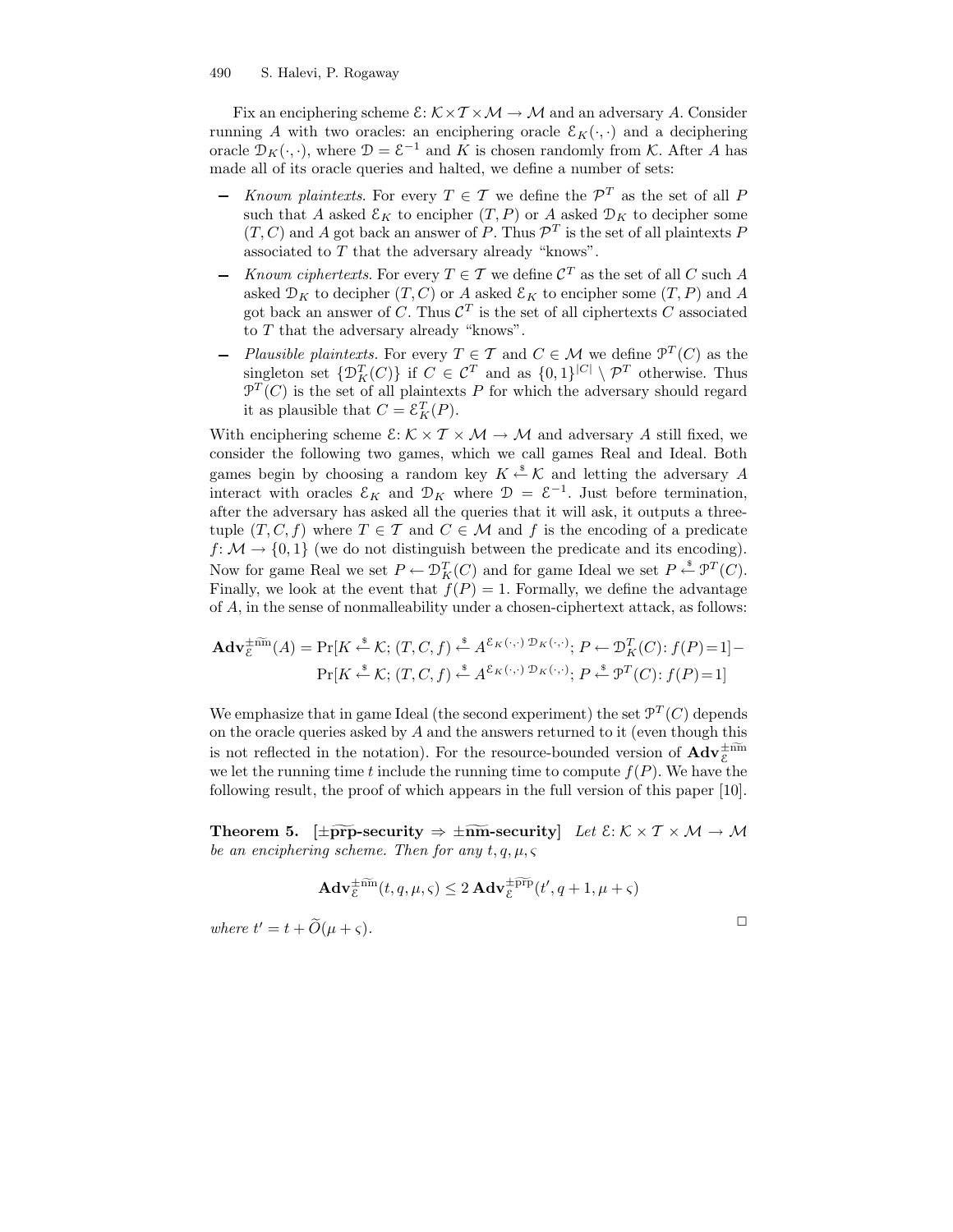### Acknowledgments

The authors thank Jim Hughes for posing this problem to each of us and motivating our work on it. Shai thanks Hugo Krawczyk and Charanjit Jutla for discussions regarding candidates for implementing the Naor-Reingold approach and regarding the security proof for CMC. Phil thanks John Black for useful conversations on this problem, and Mihir Bellare, who promptly broke his first two-layer attempts. Phil received support from NSF grant CCR-0085961 and a gift from CISCO Systems. This work was carried out while Phil was at Chiang Mai University, Thailand.

#### References

- 1. R. Anderson and E. Biham. Two practical and provably secure block ciphers: BEAR and LION. In Fast Software Encryption, Third International Workshop, volume 1039 of Lecture Notes in Computer Science, pages 113–120, 1996. www.cs.technion.ac.il/∼biham/.
- 2. M. Bellare, A. Desai, E. Jokipii, and P. Rogaway. A concrete security treatment of symmetric encryption: Analysis of the DES modes of operation. In *Proceedings of* 38th Annual Symposium on Foundations of Computer Science (FOCS 97), 1997.
- 3. M. Bellare, A. Desai, D. Pointcheval, and P. Rogaway. Relations among notions of security for public-key encryption schemes. In H. Krawczyk, editor, Advances in Cryptology – CRYPTO '98, volume 1462 of Lecture Notes in Computer Science, pages 232–249. Springer-Verlag, 1998.
- 4. M. Bellare, J. Kilian, and P. Rogaway. The security of the cipher block chaining message authentication code. Journal of Computer and System Sciences, 61(3):362–399, 2000. www.cs.ucdavis.edu/∼rogaway.
- 5. M. Bellare and P. Rogaway. On the construction of variable-input-length ciphers. In Fast Software Encryption—6th International Workshop—FSE '99, volume 1635 of Lecture Notes in Computer Science, pages 231–244. Springer-Verlag, 1999. www.cs.ucdavis.edu/∼rogaway.
- 6. D. Bleichenbacher and A. Desai. A construction of a super-pseudorandom cipher. Manuscript, February 1999.
- 7. P. Crowley. Mercy: A fast large block cipher for disk sector encryption. In B. Schneier, editor, Fast Software Encryption: 7th International Workshop, volume 1978 of Lecture Notes in Computer Science, pages 49–63, New York, USA, Apr. 2000. Springer-Verlag. www.ciphergoth.org/crypto/mercy.
- 8. D. Dolev, C. Dwork, and M. Naor. Non-malleable cryptography. SIAM Journal on Computing, 30(2):391–437, 2000. Earlier version in STOC 91.
- 9. S. Goldwasser and S. Micali. Probabilistic encryption. Journal of Computer and System Sciences, 28:270–299, Apr. 1984.
- 10. S. Halevi and P. Rogaway. A tweakable enciphering mode. Manuscript, full version of this paper, May 2003. www.cs.ucdavis.edu/∼rogaway.
- 11. J. Hughes. Chair of the IEEE Security in Storage Working Group. Working group homepage at www.siswg.org. Call for algorithms can be found at www.mailarchive.com/cryptography@wasabisystems.com/msg02102.html, May 2002.
- 12. A. Joux. Cryptanalysis of the EMD mode of operation. In Advances in Cryptology EUROCRYPT '03, volume 2656 of Lecture Notes in Computer Science. Springer-Verlag, 2003.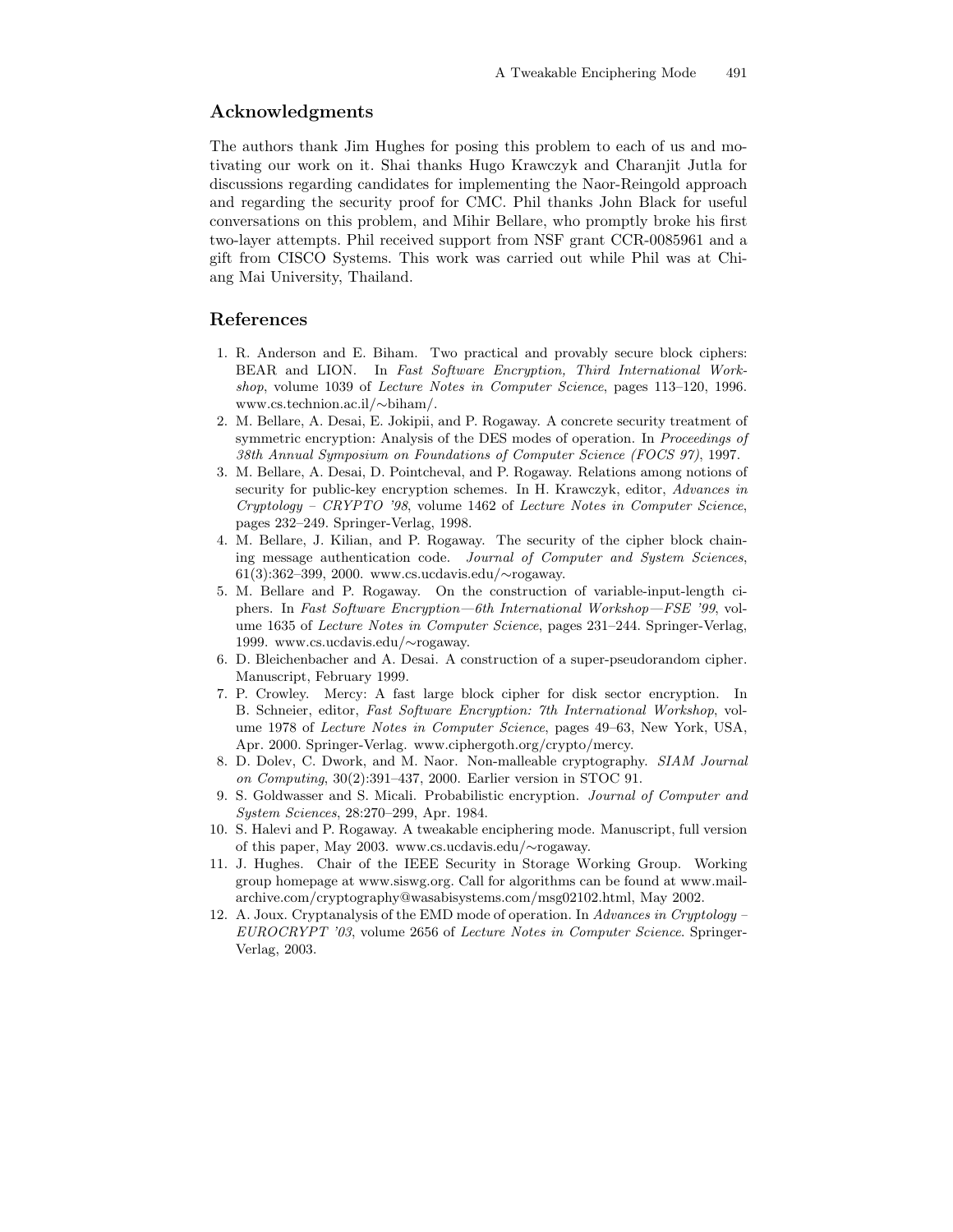- 13. J. Kilian and P. Rogaway. How to protect DES against exhaustive key search. Journal of Cryptology, 14(1):17–35, 2001. Earlier version in CRYPTO '96. www.cs.ucdavis.edu/∼rogaway.
- 14. M. Liskov, R. Rivest, and D. Wagner. Tweakable block ciphers. In Advances in Cryptology – CRYPTO '02, Lecture Notes in Computer Science. Springer-Verlag, 2002. www.cs.berkeley.edu/∼daw/.
- 15. M. Luby and C. Rackoff. How to construct pseudorandom permutations from pseudorandom functions. SIAM J. of Computation, 17(2), April 1988.
- 16. C. Meyer and S. Matyas. Cryptography: A new dimension in computer security. John Wiley and Sons, 1982.
- 17. M. Naor and O. Reingold. A pseudo-random encryption mode. Manuscript, available from www.wisdom.weizmann.ac.il/∼naor/.
- 18. M. Naor and O. Reingold. On the construction of pseudo-random permutations: Luby-Rackoff revisited. Journal of Cryptology, 12(1):29–66, 1999. (Earlier version in STOC '97.) Available from www.wisdom.weizmann.ac.il/∼naor/.
- 19. P. Rogaway. The EMD mode of operation (a tweaked, wide-blocksize, strong PRP). Cryptology ePrint Archive, Report 2002/148, Oct. 2002. Early (buggy) version of the CMC algorithm. http://eprint.iacr.org/.
- 20. R. Schroeppel. The hasty pudding cipher. AES candidate submitted to NIST. www.cs.arizona.edu/∼rcs/hpc, 1999.
- 21. Y. Zheng, T. Matsumoto, and H. Imai. On the construction of block ciphers provably secure and not relying on any unproved hypotheses. In Advances in Cryptology – CRYPTO '89, volume 435 of Lecture Notes in Computer Science, pages 461–480. Springer-Verlag, 1989.

### A The Joux Attack

In an early, unpublished version of the current paper [19] the scheme CMC, then called EMD, worked a little bit differently: instead of computing  $\mathbb{T} = \mathbb{E}_K(T)$ and xoring  $\mathbb T$  into  $P_1$  and  $C_1$ , we simply xored  $T$  into the mask  $M$ , setting  $M = 2(PPP_1 \oplus PPP_m) \oplus T$ . We claimed—incorrectly—that the scheme was secure (as a tweakable, strong PRP). Antoine Joux [12] noticed that the scheme was wrong, pointing out that it is easy to distinguish the mode and its inverse from a tweakable truly random permutation and its inverse. Below is (a slightly simplified variant of) his attack:

- 1. The adversary picks an arbitrary tweak T and an arbitrary 4-block plaintext  $P_1P_2P_3P_4$ . It encrypts  $(T, P_1P_2P_3P_4)$ , obtaining ciphertext  $C_1C_2C_3C_4$ , and it encrypts  $(T + 1, P_1 P_2 P_3 P_4)$ , obtaining a different ciphertext  $C_1' C_2' C_3' C_4'$ .
- 2. The adversary now decrypts  $(T, C_1(C_2' + 1)(C_3 + 1)C_4)$ , obtaining plaintext  $P''_1P''_2P''_3P''_4.$

If  $P''_1 = P_1$  then the adversary outputs 1 (it guesses that it has a "real" enciphering oracle; otherwise, the adversary answers 0 (it knows that it has a "fake" enciphering oracle). It is easy to see that this attack has advantage of nearly 1.

What went wrong? Clearly the provided proof had a bug. The bug turns out not to be a particularly interesting one. On the 14-th page of the proof [19] begins a detailed case analysis. The case denoted X1–X5 was incorrect: two random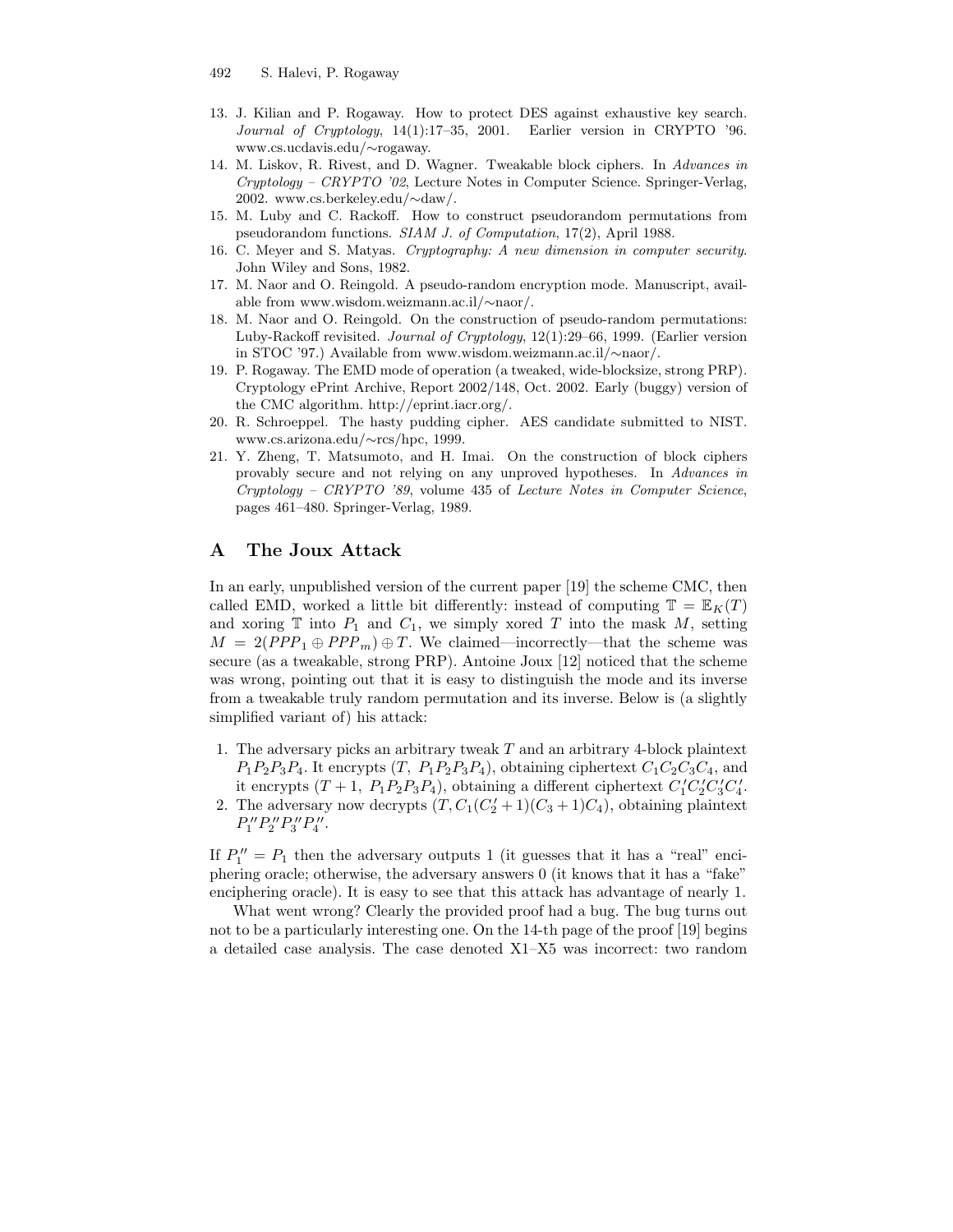variables are said to rarely collide, but with an appropriate choice of constants the random variables become degenerate (constants) and always collide. The same happens for case Y1–Y5. The current paper restructures the case analysis.

Our earlier manuscript [19] also mentioned a parallelizable mode that we called EME. Joux also provides an attack on EME, using the tweak in a manner similar to the attack on CMC. We later found that, as opposed to CMC, the EME scheme remains insecure even as an untweakable PRP. Thus one cannot repair EME simply by using a different method of incorporating the tweak.

# B A Useful Lemma —  $\pm \widetilde{pr}p$ -security  $\Leftrightarrow \pm \widetilde{rn}p$ -security

Before proving security for CMC, we provide a little lemma that says that a (tweakable) truly random permutation and its inverse looks very much like a pair of oracles that just return random bits (assuming you never ask pointless queries). Let  $\mathcal{E}: \mathcal{K} \times \mathcal{T} \times \mathcal{M} \to \mathcal{M}$  be a tweaked block-cipher and let  $\mathcal{D}$  be its inverse. The advantage of distinguishing  $\mathcal E$  from random bits,  $\mathbf{Adv}_{\mathcal E}^{\pm \mathrm{rnd}}$ , is

$$
\mathbf{Adv}_{\varepsilon}^{\pm \mathrm{rnd}}(A) = \Pr[K \xleftarrow{\$} \mathcal{K}: A^{\varepsilon_K(\cdot, \cdot) \mathcal{D}_K(\cdot, \cdot)} \Rightarrow 1] - \Pr[A^{\$(\cdot, \cdot) \$(\cdot, \cdot)} \Rightarrow 1]
$$

where  $\$(T, M)$  returns a random string of length |M|. We insist that A makes no pointless queries, regardless of oracle responses, and A asks no query  $(T, M)$ outside of  $T \times \mathcal{M}$ . We extend the definition above in the usual way to its resourcebounded versions. We have the following:

Lemma 1. [ $\pm \widetilde{\text{prp}}$ -security  $\approx \pm \text{rnd-security}$ ] Let  $\mathcal{E}: \mathcal{K} \times \mathcal{T} \times \mathcal{M} \rightarrow \mathcal{M}$ be a tweaked block-cipher and let  $q \geq 1$ . Then  $|\mathbf{Adv}_{\mathcal{E}}^{\pm \widetilde{\text{prp}}}(q) - \mathbf{Adv}_{\mathcal{E}}^{\pm \text{rnd}}(q)| \leq$  $q(q-1)/2^{N+1}$ , where N is the length of a shortest string in M.

The proof, which is standard, appears in the full paper [10].

### C Sketch of Theorem  $1$  — Security of CMC

Our proof of security for  $\mathbb{CMC}$  is divided into two parts: (1) a game-substitution argument, reducing the analysis of CMC to the analysis of a simpler probabilistic game; and (2) analyzing that game. We also use Lemma 1 from above.

THE GAME-SUBSTITUTION SEQUENCE. Let n, m, and q all be fixed, and  $\sigma = mq$ . Let A be an adversary that asks q oracle queries (none pointless), each of  $nm$  bits. Our first major goal is to describe a probability space, NON2, this probability space depending on constants derived from A, and to define an event on the probability space, denoted NON2 sets bad, for which  $\mathbf{Adv}_{\mathbb{CMC}[\text{Perm}(n)]}^{\pm \widetilde{\text{pp}}}(A) \leq$  $2 \cdot \Pr[\text{NON2 sets } bad] + \sigma^2/2^n$ . Later we bound  $\Pr[\text{NON2 sets } bad]$  and, putting that together with Lemma 1, we will get Equation (1) of Theorem 1. The rest of Theorem 1 follows easily, as explained in Section 5. Game NON2 is obtained by a game-substitution argument, as carried out in works like [13]. The goal is to simplify the rather complicated setting of A adaptively querying its oracles and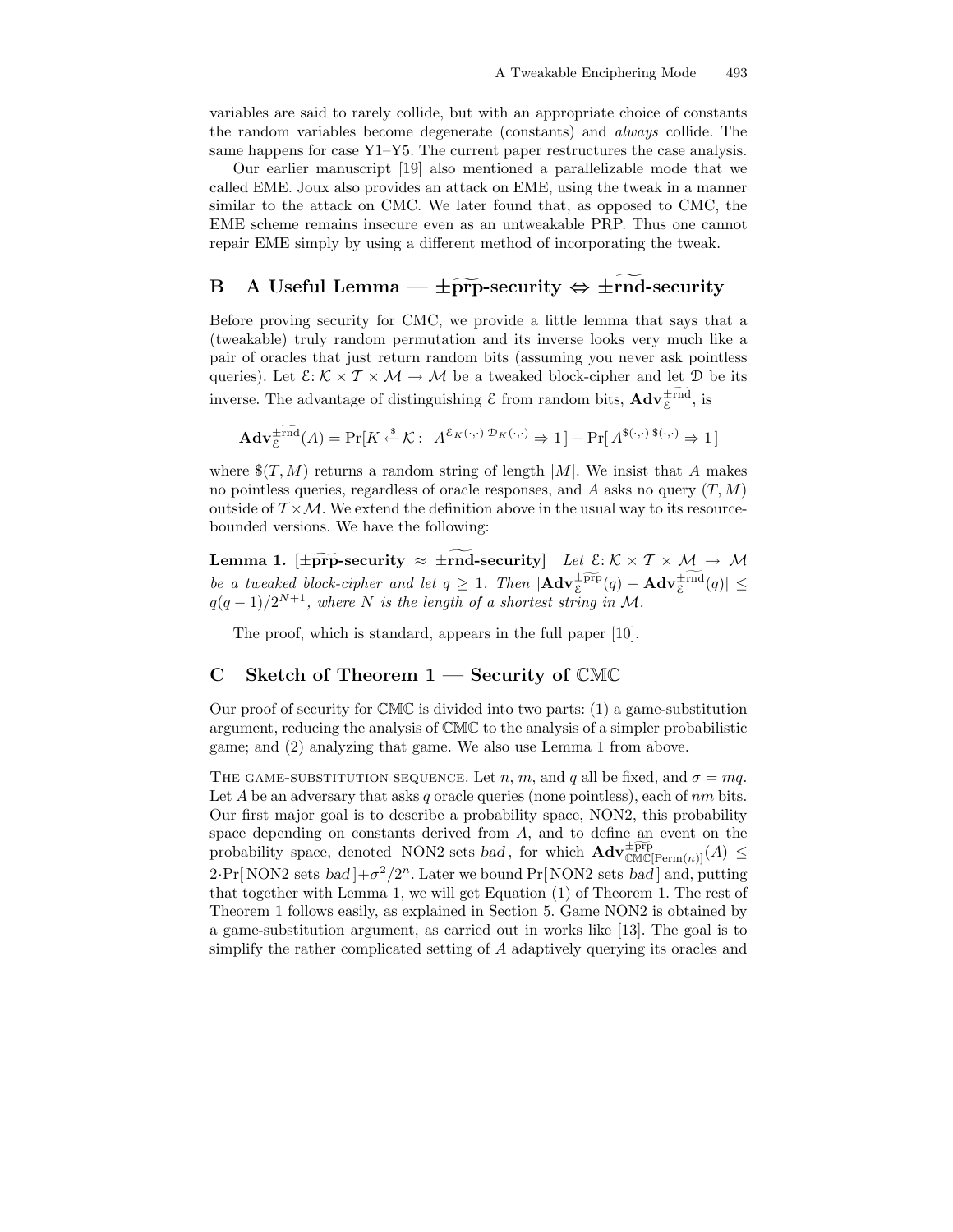Initialization:

bad ← false; Domain ← Range ←  $\emptyset$ ; for all  $X \in \{0,1\}^n$  do  $\pi(X)$  ← undef Respond to the s-th adversary query as follows: AN ENCIPHER QUERY,  $\mathsf{Enc}(P_1^s \cdots P_m^s)$ :  $u[s] \leftarrow$  the largest value in [0 .. m] s.t.  $P_1^s \cdots P_{u[s]}^s = P_1^r \cdots P_{u[s]}^r$  for some  $r < s$  $PPP_0^s \leftarrow CCC_0^s \leftarrow 0^n;$  for  $i \leftarrow 1$  to  $u[s]$  do  $PP_i^s \leftarrow P_i^s \oplus PPP_{i-1}^s$ ,  $PPP_i^s \leftarrow PPP_i^r$ for  $i \leftarrow u[s] + 1$  to m do  $PP_i^s \leftarrow P_i^s \oplus PPP_{i-1}^s$  $PPP_i^s \stackrel{\$}{\leftarrow} \{0,1\}^n;$  if  $PPP_i^s \in \text{Range}$  then  $bad \leftarrow \text{true}, \left| PPP_i^s \stackrel{\$}{\leftarrow} \text{Range}$ if  $PP_i^s \in \text{Domain}$  then  $bad \leftarrow \text{true}, \left| PPP_i^s \leftarrow \pi(PP_i^s) \right|$  $\pi(PP_i^s) \leftarrow PPP_i^s$ , Domain ← Domain  $\cup \{PP_i^s\}$ , Range ← Range  $\cup \{PPP_i^s\}$  $M^s \leftarrow 2 (PPP_1^s \oplus PPP_m^s);$  for  $i \in [1 \dots m]$  do  $CCC_i^s \leftarrow PPP_{m+1-i}^s \oplus M^s$ for  $i \leftarrow 1$  to  $m$  do  $CC_i^s \xleftarrow{\$} \{0,1\}^n$ ; if  $CC_i^s \in \text{Range}$  then  $bad \leftarrow \text{true}, \left\vert CC_i^s \xleftarrow{\$} \overline{\text{Range}}$ if  $CCC_i^s \in \text{Domain}(\pi)$  then  $bad \leftarrow \textsf{true}, \left| \textit{CC}^s_i \leftarrow \pi(CC_i^s) \right|$  $C_i^s \leftarrow CC_i^s \oplus CCC_{i-1}^s$  $\pi(CCC_i^s) \leftarrow CC_i^s$ , Domain ← Domain ∪ { $CCC_i^s$ }, Range ← Range ∪ { $CC_i^s$ } return  $C_1 \cdots C_m$ A DECIPHER QUERY,  $\mathsf{Dec}(C_1^s \cdots C_m^s)$ , is handled similarly

Fig. 3. Game CMC1 provides a perfect simulation of  $CMC[Perm(n)]$ . The boxed statements are events where we need to reset a previously chosen value.

to arrive at a simpler setting where there is no adversary and no interaction—just a program that flips coins and a flag bad that does or does not get set.

THE VARIOUS GAMES. We describe the attack of A against  $CMC[Perm(n)]$  as a probabilistic game in which the permutation  $\pi$  is chosen "on the fly", as needed to answer the queries of A. Initially, the partial function  $\pi: \{0,1\}^n \to \{0,1\}^n$  is everywhere undefined. When we need  $\pi(X)$  and  $\pi$  isn't yet defined at X we choose this value randomly among the available range values. When we need  $\pi^{-1}(Y)$ and there is no X for which  $\pi(X)$  has been set to Y we likewise choose X at random from the available domain values. As we fill in  $\pi$  its domain and its range thus grow. In the game we keep track of the domain and range of  $\pi$  by maintaining two sets, Domain and Range, that include all the points for which  $\pi$  is already defined. We let Domain and Range be the complement of these sets relative to  $\{0,1\}^n$ . The game, denoted CMC1, is shown in Fig. 3. Since game CMC1 accurately represent the attack scenario, we have that

$$
\Pr[A^{\mathbb{E}_{\pi}\,\mathbb{D}_{\pi}} \Rightarrow 1] = \Pr[A^{\text{CMC1}} \Rightarrow 1] \tag{5}
$$

The basic idea in the proof is that the bad events that we need to analyze are "accidental collisions", where a value that was supposed to be "new" happens to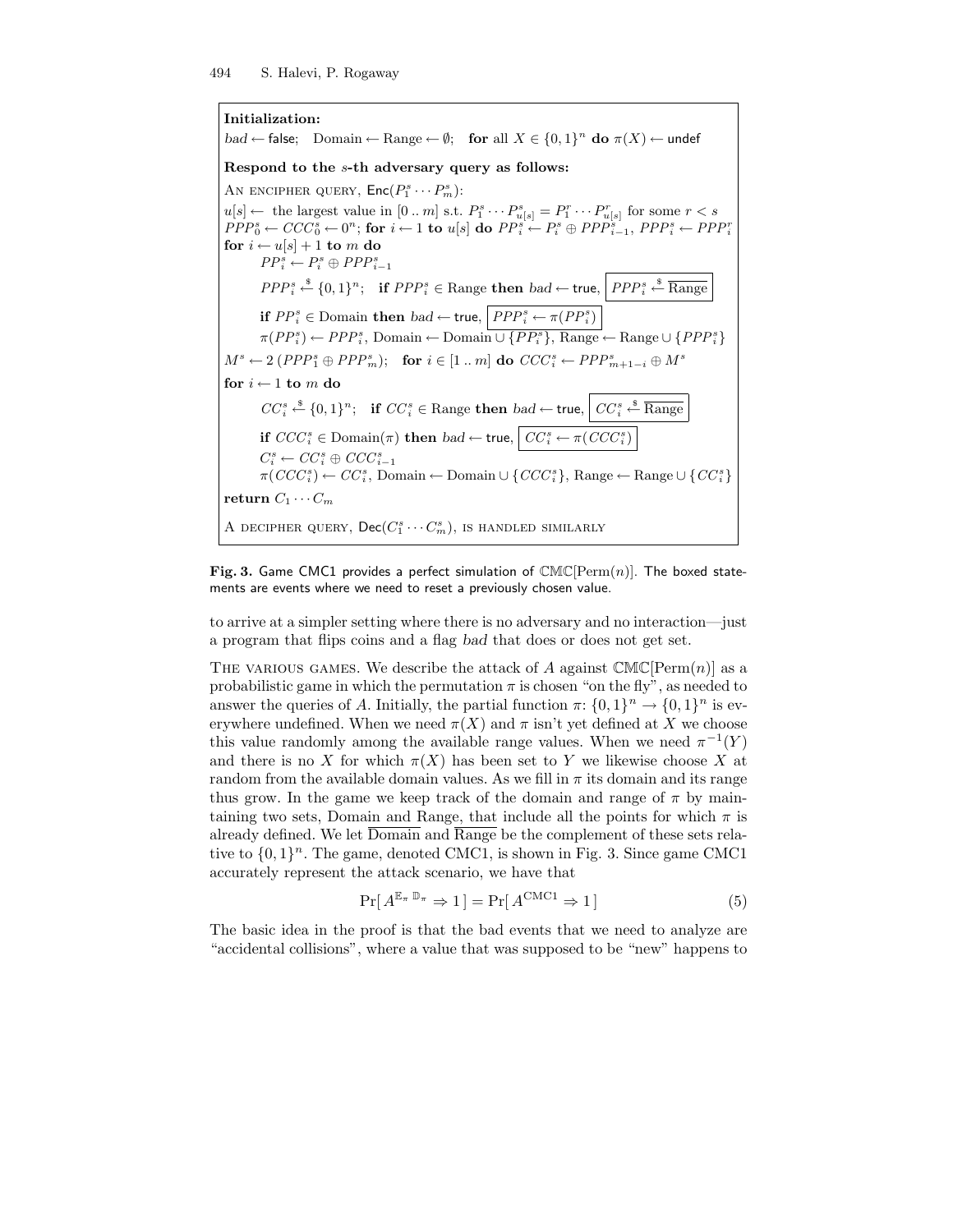be equal to one of the values currently in the sets Domain and Range. The full proof therefore goes through a sequence of intermediate games—RND1, RND2, RND3, NON1, and NON2—that are designed to help us reason about the probability of these "accidental collisions" (and therefore the advantage an adversary can get in distinguishing CMC1 from a random permutation and its inverse).

Specifically, in game RND1 we omit all the boxed "resetting events" that immediately follow the setting of the flag bad (this is the usual trick under the game-substitution approach). In games RND2 and RND3 we just re-arrange the code without effecting the distribution of any of the variables in the game. In game NON1 we eliminate the interaction, essentially by letting the adversary specify not only the queries in the game, but also the answers to these queries (with some minor restrictions). Finally, in game NON2 we use the symmetry of CMC, arguing that it is sufficient to analyze only half of the "collision events" since the other half is completely symmetric. These games are designed so that:

- $Pr[A^{CMC1} \Rightarrow 1] Pr[A^{RND1} \Rightarrow 1] \leq Pr[A^{RND1} \text{ sets } bad]$
- $Pr[A^{RND1} \Rightarrow 1] = Pr[A^{RND2} \Rightarrow 1] = Pr[A^{\pm \text{rnd}} \Rightarrow 1]$
- $Pr[A^{RND1} \text{ sets } bad] = Pr[A^{RND2} \text{ sets } bad] = Pr[A^{RND3} \text{ sets } bad]$  $≤ Pr[NON1 sets bad] + \frac{q(q-1)}{2^{n+1}} ≤ 2 \cdot Pr[NON2 sets bad] + \frac{q(q-1)}{2^{n+1}}$

Combining these statements with Equation (5) and Lemma 1 we have reduced the problem of bounding the adversary's advantage to answering a question about game NON2. We now look at game NON2, which is shown in Fig. 4.

Game NON2 (the name suggests "noninteractive") depends on a fixed transcript  $\tau = \langle ty, P, C \rangle$  with  $ty = (ty^1, \dots, ty^q), P = (P^1, \dots, P^q),$  and  $C =$  $(C^1, \dots, C^q)$  where  $\mathsf{ty}^s \in \{\mathsf{Enc}, \mathsf{Dec}\}$  and  $\mathsf{P}^s = \mathsf{P}^s_1 \cdots \mathsf{P}^s_m$  and  $\mathsf{C}^s = \mathsf{C}^s_1 \cdots \mathsf{C}^s_m$  for  $|P_i^r| = |C_i^r| = n$ . This fixed transcript may not specify any "immediate collisions" or "pointless queries"; we call such a transcript *allowed*. Formally, saying that  $\tau$  is allowed means that for all  $r < s$  we have the following: if  $ty^s = Enc$ then (i)  $\mathsf{P}^s \neq \mathsf{P}^r$  and (ii)  $\mathsf{C}_1^s \neq \mathsf{C}_1^r$ ; while if  $\mathsf{ty}^s = \mathsf{Dec}$  then (i)  $\mathsf{C}^s \neq \mathsf{C}^r$  and (ii)  $P_1^s \neq P_1^r$ . Now fix an allowed transcript  $\tau$  that maximizes the probability of the flag bad being set. This one transcript  $\tau$  is hardwired into game NON2.

ANALYSIS OF GAME NON2. It is helpful to view the multiset  $\mathfrak D$  as a set of formal variables (rather than a multiset containing the values that these variables assume). Namely, whenever in game NON2 we set  $\mathfrak{D} \leftarrow \mathfrak{D} \cup \{X\}$  for some variable X, we would think of it as setting  $\mathfrak{D} \leftarrow \mathfrak{D} \cup \{^u X^v\}$  where "X" is the name of that formal variable. Viewed in this light, our goal now is to bound the probability that two formal variables in  $\mathfrak D$  assume the same value in the execution of NON2. We observe that the formal variables in  $\mathfrak D$  are uniquely determined by  $\tau$ —they don't depend on the random choices made in the game NON2; specifically,

$$
\mathfrak{D} = \{PP_i^s \mid \text{ty}^s = \text{Dec}\} \cup \{PP_i^s \mid \text{ty}^s = \text{Enc} \text{ and } i > \mathsf{u}[s]\} \cup \{CCC_i^s \mid \text{ty}^s = \text{Enc} \} \cup \{CCC_i^s \mid \text{ty}^s = \text{Dec} \text{ and } i > \mathsf{u}[s]\}
$$

We view the formal variables in  $\mathfrak{D}$  as *ordered* according to when they are assigned a value in the execution of game NON2. This ordering too is fixed, depending only on the fixed transcript  $\tau$ . The crucial claim is the following: